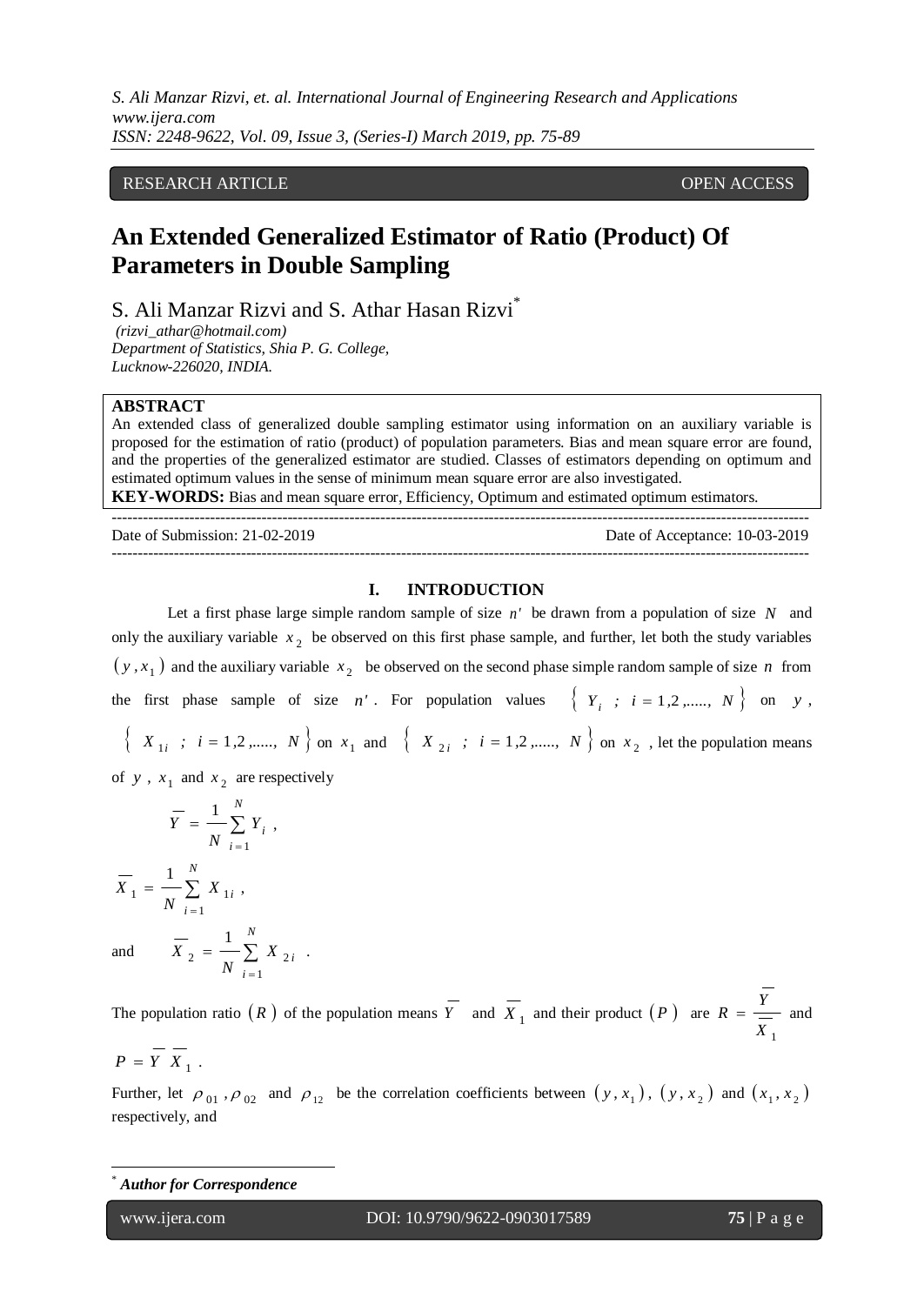$$
S_{y}^{2} = \frac{1}{(N-1)} \sum_{i=1}^{N} (Y_{i} - \overline{Y})^{2},
$$
  
\n
$$
S_{x_{1}}^{2} = \frac{1}{(N-1)} \sum_{i=1}^{N} (X_{1i} - \overline{X}_{1})^{2},
$$
  
\n
$$
S_{x_{2}}^{2} = \frac{1}{(N-1)} \sum_{i=1}^{N} (X_{2i} - \overline{X}_{2})^{2},
$$
  
\n
$$
C_{0} = \frac{S_{y}}{\overline{Y}}, \quad C_{1} = \frac{S_{x_{1}}}{\overline{X}_{1}}, \quad C_{2} = \frac{S_{x_{2}}}{\overline{X}_{2}}.
$$

Also, for first phase sample values  $\{x'_{2i} : i = 1, 2, ..., n'\}$  on  $x_2$ , second phase sample values  $\{y_i : i = 1, 2, ..., n\}$  on y,  $\{x_{1i} : i = 1, 2, ..., n\}$  on  $x_1$  and  $\{x_{2i} : i = 1, 2, ..., n\}$  on  $x_2$ , let

$$
\overline{x}_2' = \frac{1}{n'} \sum_{i=1}^{n'} x_{2i}', \ \overline{y} = \frac{1}{n} \sum_{i=1}^{n} y_i, \ \overline{x}_1 = \frac{1}{n} \sum_{i=1}^{n} x_{1i}, \ \overline{x}_2 = \frac{1}{n} \sum_{i=1}^{n} x_{2i},
$$
  

$$
s_{x_2}'^2 = \frac{1}{(n'-1)} \sum_{i=1}^{n'} (x_{2i}' - \overline{x}_2')^2 \text{ and } s_{x_2}^2 = \frac{1}{(n-1)} \sum_{i=1}^{n} (x_{2i} - \overline{x}_2)^2
$$

Using auxiliary information on  $x<sub>2</sub>$ , the double sampling estimators of Singh (1965) for the ratio 1 *X Y*  $R = \frac{1}{\sqrt{2}}$  and the product  $P = Y X_1$  are respectively

.

$$
\hat{R}_{1d} = \frac{\overline{y}}{\overline{x}_1} \frac{\overline{x}_2}{\overline{x}_2'} = \hat{R} \left( \frac{\overline{x}_2}{\overline{x}_2'} \right),
$$
  

$$
\hat{R}_{2d} = \frac{\overline{y}}{\overline{x}_1} \frac{\overline{x}_2'}{\overline{x}_2} = \hat{R} \left( \frac{\overline{x}_2'}{\overline{x}_2} \right),
$$

and

$$
\hat{P}_{1d} = \overline{y} \ \overline{x}_1 \frac{\overline{x}_2}{\overline{x}_2'} = \hat{P}\left(\frac{\overline{x}_2}{\overline{x}_2'}\right),
$$
\n
$$
\hat{P}_{2d} = \overline{y} \ \overline{x}_1 \frac{\overline{x}_2'}{\overline{x}_2} = \hat{P}\left(\frac{\overline{x}_2'}{\overline{x}_2}\right)
$$

where 1 ˆ *x y*  $\hat{R} = \frac{y}{\underline{y}}$  and  $\hat{P} = \overline{y} \overline{x}_1$ .

Further, Singh, R. Karan, Rizvi, S.A.H and Rizvi S.A.M. (2012) proposed the following generalized double sampling estimators:

$$
\hat{R}_{gd} = g\left(\hat{R}, \overline{x}_2, \overline{x}_2'\right)
$$
\nand

\n
$$
\hat{P}_{gd} = h\left(\hat{P}, \overline{x}_2, \overline{x}_2'\right)
$$
\n(A)

\n(B)

$$
76 \mid P \text{ a } \text{g } e
$$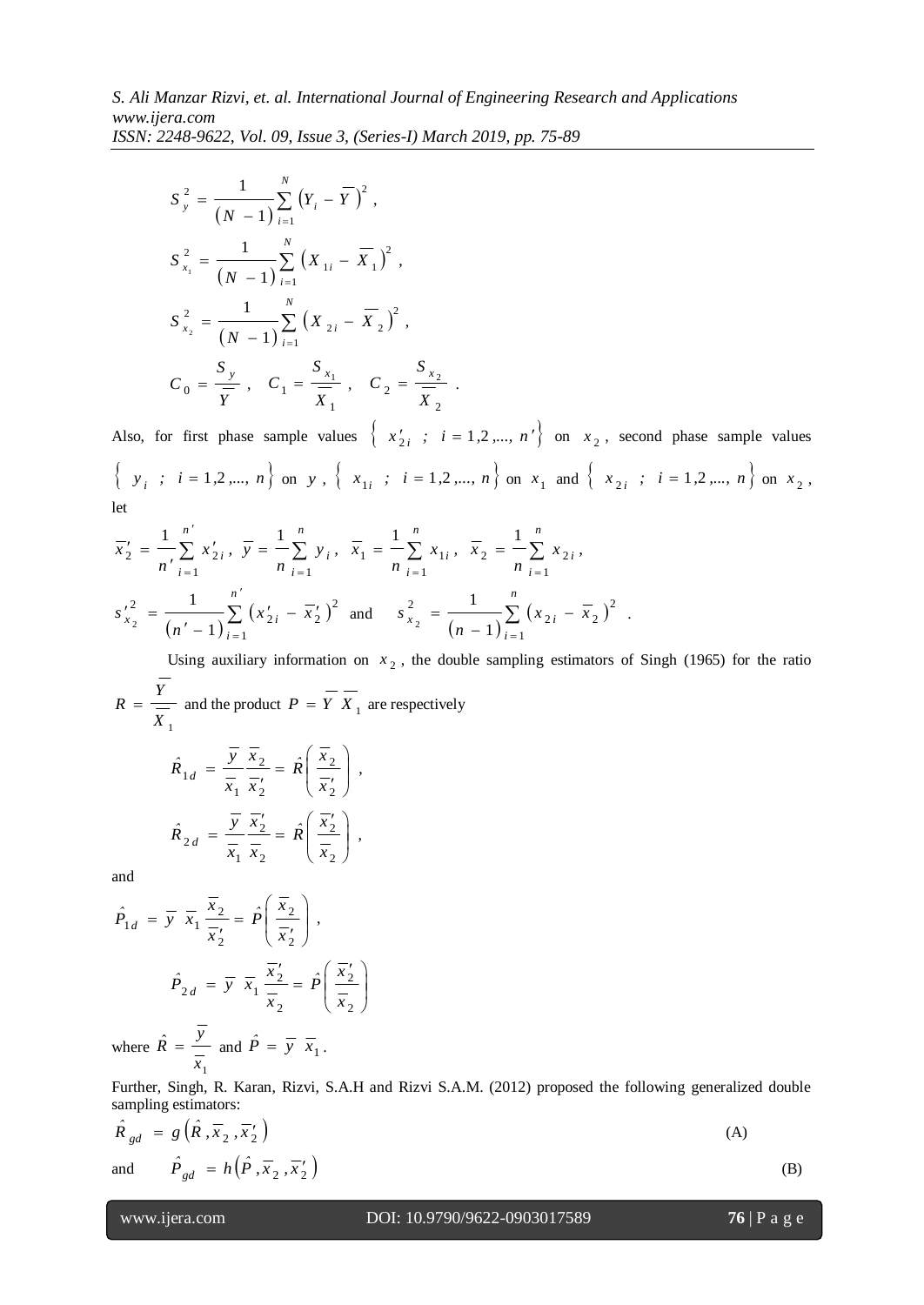Also,  $g_1$  and  $h_1$  are the first order partial derivatives. The optimum value of  $g_1$  minimizing MSE  $(\hat{R}_{gd})$  is

$$
g_{1^*} = -\left(\frac{R}{\overline{X}_2}\right)C\tag{C}
$$

and the minimum mean square error is given by

$$
MSE \ \ (\ \hat{R}_{gd} \ )_{min} = MSE \ \ (\ \hat{R} \ ) - \left(\frac{1}{n} - \frac{1}{n'}\right) R^2 C_2^2 C^2 \ . \tag{D}
$$

Proceeding on same lines, the optimum value of  $h_1$  minimizing *MSE*  $(\hat{P}_{gd})$  is

$$
h_{1^*} = -\left(\frac{P}{\overline{X}_2}\right)C^* \tag{E}
$$

for which the minimum mean square error to the first degree of approximation, is

$$
MSE\left(\hat{P}_{gd}\right)_{min} = MSE\left(\hat{P}\right) - \left(\frac{1}{n} - \frac{1}{n'}\right)P^2C_2^{-2}C^{2} ,\tag{F}
$$

The optimum value  $g_{1*} = -\frac{1}{2}$ *X R*  $g_{1^*} = -\frac{1}{\sqrt{V}}$ J  $\backslash$  $\overline{\phantom{a}}$ J ſ  $=$   $-$ 2  $\mu_{1*} = -\frac{1}{\sigma_{1}}$   $\sigma_{2*}$  in (C) may not be known always in practice, hence the alternative is

to replace the parameters involved in the optimum value by their unbiased or consistent estimators to get the estimated optimum value depending upon sample observations as

$$
\hat{g}_1 = -\frac{\hat{R}}{s_{x_2}^2} \left( \frac{s_{yx_2}}{\overline{y}} - \frac{s_{x_1x_2}}{\overline{x}_1} \right)
$$

$$
= -\left( \frac{\hat{R}}{\overline{x}_2'} \right) \hat{C} . \tag{G}
$$

Using the estimated optimum value in (G), the estimator depending upon estimated optimum value is given as a function

$$
R_{d\, (est\,)}^* = g^{**}\left(\hat{R}, \overline{x}_2, \overline{x}'_2, \hat{C}\right) \tag{H}
$$

attains the minimum mean square error given by (D).

Similarly, replacing the parameters involved in \* 2  $_1^* = -\frac{\overline{}}{2}$   $C$ *X P*  $h_{1*} = -\frac{1}{\sqrt{V}}$ Ј ो  $\overline{\phantom{a}}$  $\setminus$ ſ  $\vert b \vert = - \vert c \vert$  by their unbiased or consistent

estimators, the estimated optimum value is

$$
\hat{h}_1 = -\left(\frac{\hat{P}}{\overline{x_2'}}\right) \hat{C}^*
$$
\n<sup>(I)</sup>

which gives the estimator depending upon estimated optimum value as a function

$$
P_{d\left(est\right)}^{*} = h^{**}\left(\stackrel{\frown}{P}, \overline{x}_2, \overline{x}_2', \stackrel{\frown}{C}\right) \tag{J}
$$

and *MSE*  $(\hat{P}_{d \text{ (est )}}^*)$ *MSE*  $(\hat{P}_{d \text{ (est )}}^*)$  equals the minimum mean square error given by (F).

#### **The Proposed Estimators**

The proposed estimators for ratio (R) and product (P) are:

$$
\hat{R}_g = g\left(\hat{R}, \overline{x}_2, \overline{x}_2', s_{x_2}^2, s_{x_2}'^2\right)
$$
\n(1.1)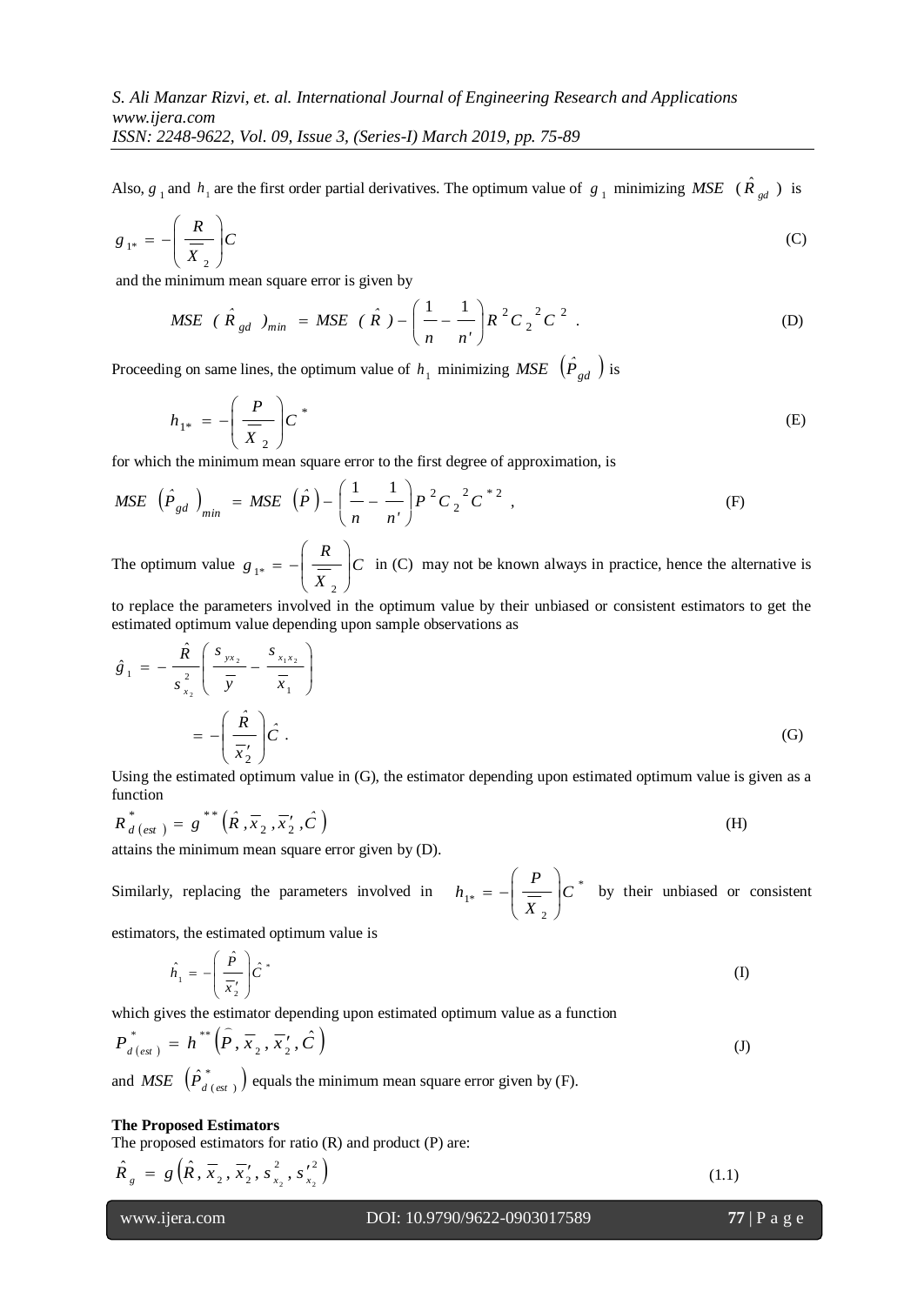*ISSN: 2248-9622, Vol. 09, Issue 3, (Series-I) March 2019, pp. 75-89*

and

$$
\hat{P}_g = h\left(\hat{P}, \overline{x}_2, \overline{x}_2', s_{x_2}^2, s_{x_2}^2\right)
$$
\n(1.2) For

estimating *R* , the proposed generalized double sampling estimator is

$$
\hat{R}_g = g\left(\hat{R}, \overline{x}_2, \overline{x}_2', s_{x_2}^2, {s_{x_2}'}^2\right)
$$
  
= g(t)

where  $t = (\hat{R}, \overline{x}_2, \overline{x}_2, \overline{s}_x^2, s_x^2)$  $t = (\hat{R}, \overline{x}_2, \overline{x}_2', s_{x_2}^2, s_{x_2}^2)$  and  $g(t)$  satisfying the validity conditions of Taylor's series expansion is a bounded function of  $t$  such that at the point

$$
T = (R, \overline{X}_2, \overline{X}_2, S_{x_2}^2, S_{x_2}^2),
$$
  
\n(i)  $g(t = T) = R$  (1.3)  
\nand, for first order partial derivatives

$$
g_0 = \frac{\partial g}{\partial \hat{R}}\Bigg|_T, g_1 = \frac{\partial g}{\partial \overline{x}_2}\Bigg|_T, g_2 = \frac{\partial g}{\partial \overline{x}_2'}\Bigg|_T, g_3 = \frac{\partial g}{\partial s_{x_2}^2}\Bigg|_T, g_4 = \frac{\partial g}{\partial s_{x_2}^2}\Bigg|_T
$$
of  $g(t)$  with respect to

2 2  $\hat{R}$ ,  $\overline{x}_2$ ,  $\overline{x}_2'$ ,  $s_{x_2}^2$ ,  $s_{x_2}^2$  respectively at the point  $t = T$  and second order partial derivatives  $\partial^2 g$   $\bar{\partial}^2 g$   $\bar{\partial}^2 g$ 

$$
g_{00} = \frac{\partial g}{\partial \hat{R}^2} \Big|_{T} g_{01} = \frac{\partial g}{\partial \hat{R} \partial \overline{x}_2} \Big|_{T} ,
$$
  
\n
$$
g_{02} = \frac{\partial^2 g}{\partial \hat{R} \partial \overline{x}_2} \Big|_{T} g_{03} = \frac{\partial^2 g}{\partial \hat{R} \partial \overline{s}_{x_2}^2} \Big|_{T} g_{04} = \frac{\partial^2 g}{\partial \hat{R} \partial \overline{s}_{x_2}^2} \Big|_{T} of
$$
  $g(t)$  with respect to

$$
\hat{R}, (\hat{R}, \overline{x}_2), (\hat{R}, \overline{x}_2'), (\hat{R}, s_{x_2}^2), (\hat{R}, s_{x_2}^2)
$$
 respectively at the point  $t = T$ ,

(ii) 
$$
g_0 = 1
$$
 (1.4)  
(iii)  $g_1 = -g_1$  (1.5)

(iii) 
$$
g_1 = -g_2
$$
 (1.5)

(iv) 
$$
g_3 = -g_4
$$
 (1.6)

(v) 
$$
g_{00} = 0
$$
 (1.7)

(vi) 
$$
g_{01} = -g_{02}
$$
 (1.8)

(vii) 
$$
g_{03} = -g_{04}
$$
 (1.9)

Some particular members belonging to the generalized double sampling estimator  $\hat{R}_g$  are

(i) 
$$
\hat{R}_1 = \hat{R} \left( \frac{\overline{x}_2}{\overline{x}_2'} \right) \left( \frac{s_{x_2}^2}{s_{x_2}'} \right),
$$

(ii) 
$$
\hat{R}_2 = \hat{R} \left( \frac{\overline{x}_2'}{\overline{x}_2} \right) \left( \frac{{s'}_2^2}{s_{x_2}^2} \right)
$$

(iii) 
$$
\hat{R}_3 = \hat{R} + k_1(\overline{x}_2 - \overline{x}'_2) + k_2(s_{x_2}^2 - s_{x_2}^2),
$$

,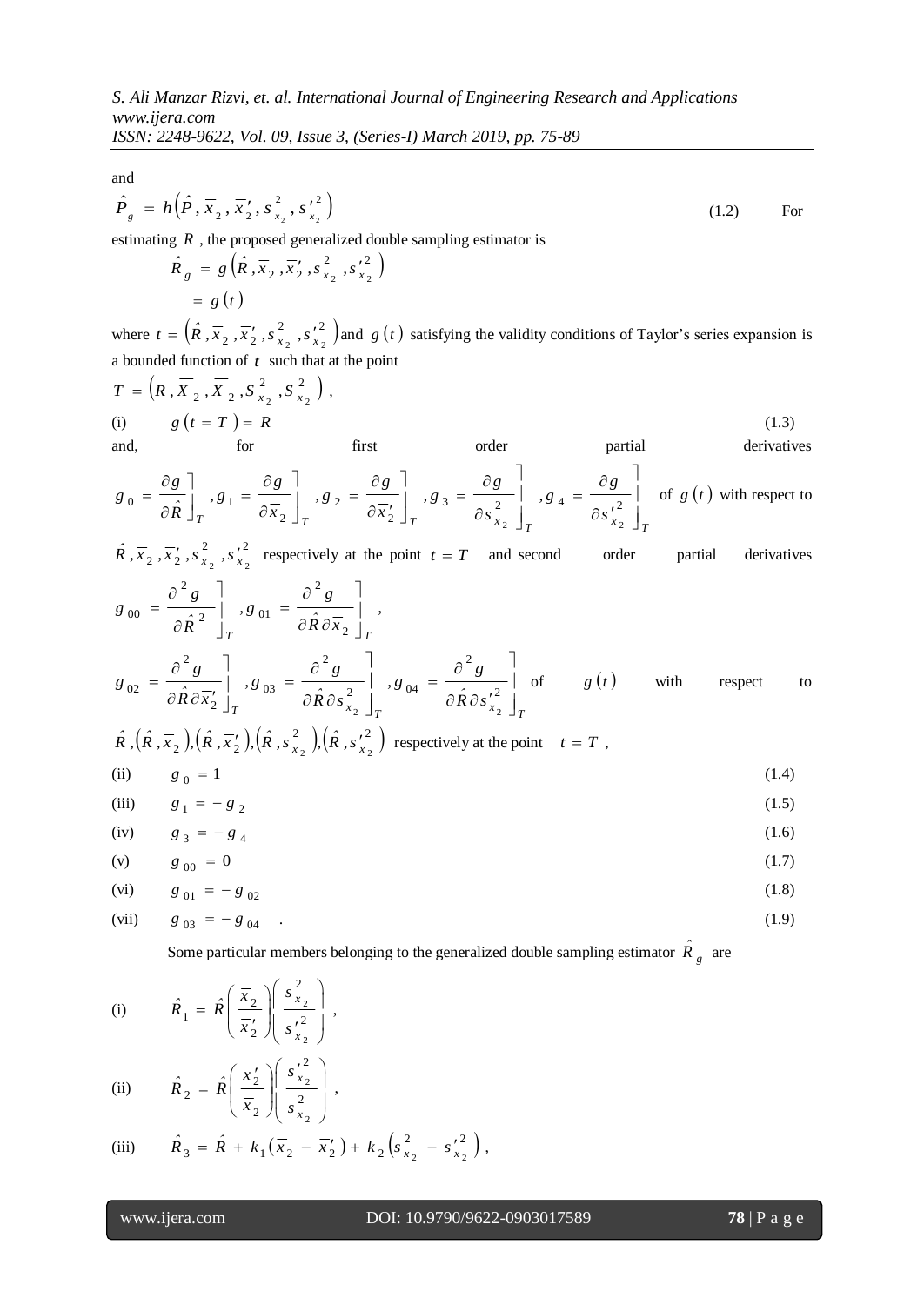and (iv) 2 2 2 1 2 2 2 2 4 *k x x k s s x x*  $\hat{R}_4 = \hat{R}$  $\overline{\phantom{a}}$  $\overline{\phantom{a}}$ J  $\backslash$  $\mathsf{I}$  $\mathsf{I}$  $\setminus$ ſ  $\frac{1}{s}$ J  $\setminus$  $\overline{\phantom{a}}$  $\setminus$ ſ  $\frac{1}{2}$  $=$ 

where  $k_1$  and  $k_2$  are the characterizing scalars to be chosen suitably.

It may be easily verified that conditions (1.3) to (1.9) are satisfied for all the estimators  $\hat{R}_i$ ,  $i = 1,2,3,4$ . For example, considering the estimator  $\hat{R}_5$ , the value of  $\hat{R}_5$  at the point  $t = \left(R, \overline{X}_2, \overline{X}_2, S_{x_2}^2, S_{x_2}^2\right)$  $t = \left(R, X_2, X_2, S_{x_2}^2, S_{x_2}^2\right)$  is

$$
R \text{ and } g_0 = \frac{\partial \hat{R}_5}{\partial \hat{R}}\bigg|_T = (1-k) + k \left(\frac{\overline{x}_2}{\overline{x}_2'}\right) \left(\frac{s_{x_2}^2}{s_{x_2'}^2}\right)\bigg|_T = (1-k) + k = 1 \text{ satisfying (1.3) and (1.4);}
$$

and further

$$
g_1 = \frac{\partial \hat{R}_s}{\partial \overline{x}_2} \bigg|_{T} = k \hat{R} \bigg( \frac{1}{\overline{x}_2'} \bigg) \bigg( \frac{s_{x_2}^2}{s_{x_2}^2} \bigg) \bigg|_{T} = \frac{kR}{\overline{x}_2},
$$
  
\n
$$
g_2 = \frac{\partial \hat{R}_s}{\partial \overline{x}_2'} \bigg|_{T} = k \hat{R} \overline{x}_2 \bigg( -\frac{1}{\overline{x}_2'} \bigg) \bigg( \frac{s_{x_2}^2}{s_{x_2}^2} \bigg) \bigg|_{T} = -\frac{kR}{\overline{x}_2},
$$
  
\n
$$
g_3 = \frac{\partial \hat{R}_s}{\partial s_{x_2}^2} \bigg|_{T} = k \hat{R} \bigg( \frac{\overline{x}_2}{\overline{x}_2'} \bigg) \bigg( \frac{1}{s_{x_2}^2} \bigg) \bigg|_{T} = \frac{kR}{\overline{s}_{x_2}^2},
$$
  
\n
$$
g_4 = \frac{\partial \hat{R}_s}{\partial s_{x_2}^2} \bigg|_{T} = k \hat{R} \bigg( \frac{\overline{x}_2}{\overline{x}_2'} \bigg) \bigg( -\frac{s_{x_2}^2}{(s_{x_2}^2)^2} \bigg) \bigg|_{T} = -\frac{kR}{\overline{s}_{x_2}^2},
$$
  
\n
$$
g_{00} = \frac{\partial^2 \hat{R}_s}{\partial \hat{R} \partial \overline{x}_2} \bigg|_{T} = k \bigg( \frac{1}{\overline{x}_2'} \bigg) \bigg( \frac{s_{x_2}^2}{s_{x_2}^2} \bigg) \bigg|_{T} = \frac{k}{\overline{x}_{x_2}},
$$
  
\n
$$
g_{02} = \frac{\partial^2 \hat{R}_s}{\partial \hat{R} \partial \overline{x}_2'} \bigg|_{T} = k \bigg( -\frac{\overline{x}_2}{\overline{x}_2'} \bigg) \bigg( \frac{s_{x_2}^2}{s_{x_2}^2} \bigg) \bigg|_{T} = -\frac{k}{\overline{x}_{x_2}},
$$
  
\n
$$
g_{
$$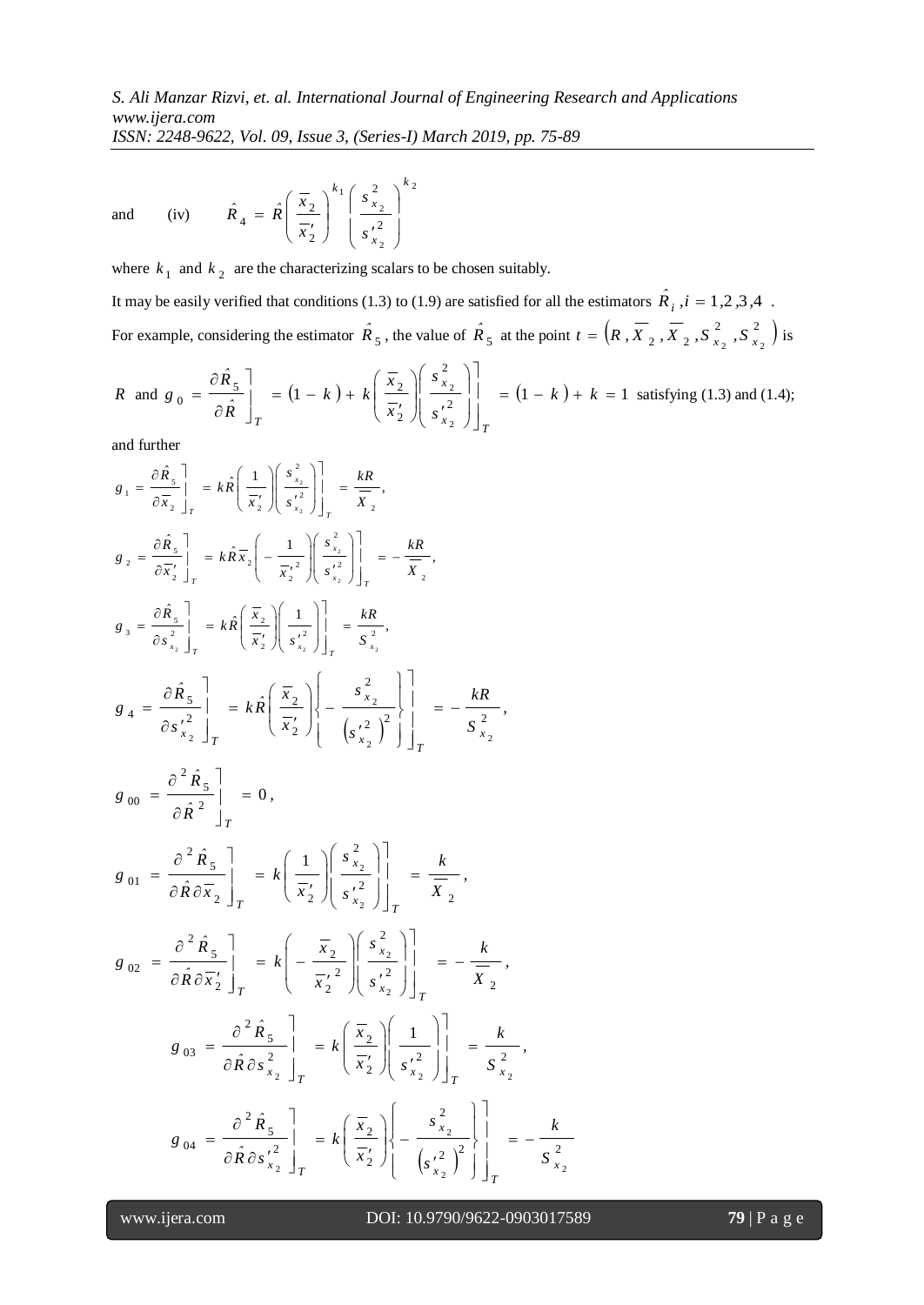show that the conditions (1.5) to (1.9) are also satisfied for the estimator  $\hat{R}_5$ . The regularity conditions from (1.3) to (1.9) may easily be verified for the estimators  $\hat{R}_1$ ,  $\hat{R}_2$ ,  $\hat{R}_3$  and  $\hat{R}_4$  also, and some more double sampling estimators in the literature [see Cochran (1977), Sukhatme et.al. (1984) and Murthy (1967) for further details].

## **II. BIAS AND MEAN SQUARE ERROR**

$$
\mu_{rsl} = \frac{1}{N} \sum_{i=1}^{N} (Y_i - \overline{Y})^r (X_{1i} - \overline{X}_1)^s (X_{2i} - \overline{X}_2)^l, \text{ for } r, s, l = 0, 1, 2, 3, 4 ;
$$
  
\n
$$
e_0 = \frac{\overline{y} - \overline{Y}}{\overline{Y}}, \qquad e_1 = \frac{\overline{x}_1 - \overline{X}_1}{\overline{X}_1}, \qquad e_2 = \frac{\overline{x}_2 - \overline{X}_2}{\overline{X}_2}, \qquad e'_2 = \frac{\overline{x}'_2 - \overline{X}_2}{\overline{X}_2},
$$
  
\n
$$
e_3 = s_{x_2}^2 - S_{x_2}^2, \qquad e'_3 = s_{x_2}^2 - S_{x_2}^2
$$

so that ignoring fpc (finite population correction) for simplicity,  $E(e_0) = E(e_1) = E(e_2) = E(e'_2) = E(e_3) = E(e'_3) = 0,$ 

$$
E(e_0^2) = \frac{\mu_{200}}{n\overline{Y}^2} , \t E(e_1^2) = \frac{\mu_{020}}{n\overline{X}_1^2} , \t E(e_2^2) = \frac{\mu_{002}}{n\overline{X}_2^2} ,
$$
  
\n
$$
E(e_2^{r^2}) = \frac{\mu_{002}}{n'\overline{X}_2^2} , \t E(e_3^2) = \frac{\mu_{002}^2(\beta_{2x_2} - 1)}{n} ,
$$
  
\n
$$
E(e_3^{r^2}) = \frac{\mu_{002}^2(\beta_{2x_2} - 1)}{n'} , \t E(e_0e_1) = \frac{\mu_{110}}{n\overline{Y}\overline{X}_1} , \t E(e_0e_2) = \frac{\mu_{101}}{n\overline{Y}\overline{X}_2} ,
$$
  
\n
$$
E(e_1e_2) = \frac{\mu_{011}}{n\overline{X}_1\overline{X}_2} , \t E(e_0e_2^2) = \frac{\mu_{101}}{n'\overline{Y}\overline{X}_2} ,
$$
  
\n
$$
E(e_1e_2^2) = \frac{\mu_{011}}{n'\overline{X}_1\overline{X}_2} , \t E(e_2e_2^2) = \frac{\mu_{002}}{n'\overline{X}_2^2} ,
$$
  
\n
$$
E(e_1e_3) = \frac{\mu_{012}}{n\overline{X}_1} , \t E(e_2^2e_3) = \frac{\mu_{003}}{n'\overline{X}_2} ,
$$
  
\n
$$
E(e_0e_3) = \frac{\mu_{102}}{n\overline{Y}} , \t E(e_1e_3^2) = \frac{\mu_{012}}{n'\overline{X}_2} ,
$$
  
\n
$$
E(e_2e_3^2) = \frac{\mu_{003}}{n'\overline{X}_2} , \t E(e_1e_3^2) = \frac{\mu_{012}}{n'\overline{X}_1} ,
$$
  
\n
$$
E(e_0e_3^2) = \frac{\mu_{003}}{n'\overline{Y}} , \t E(e_2e_3^2) = \frac{\mu_{002}}{n\overline{X}_
$$

l

Let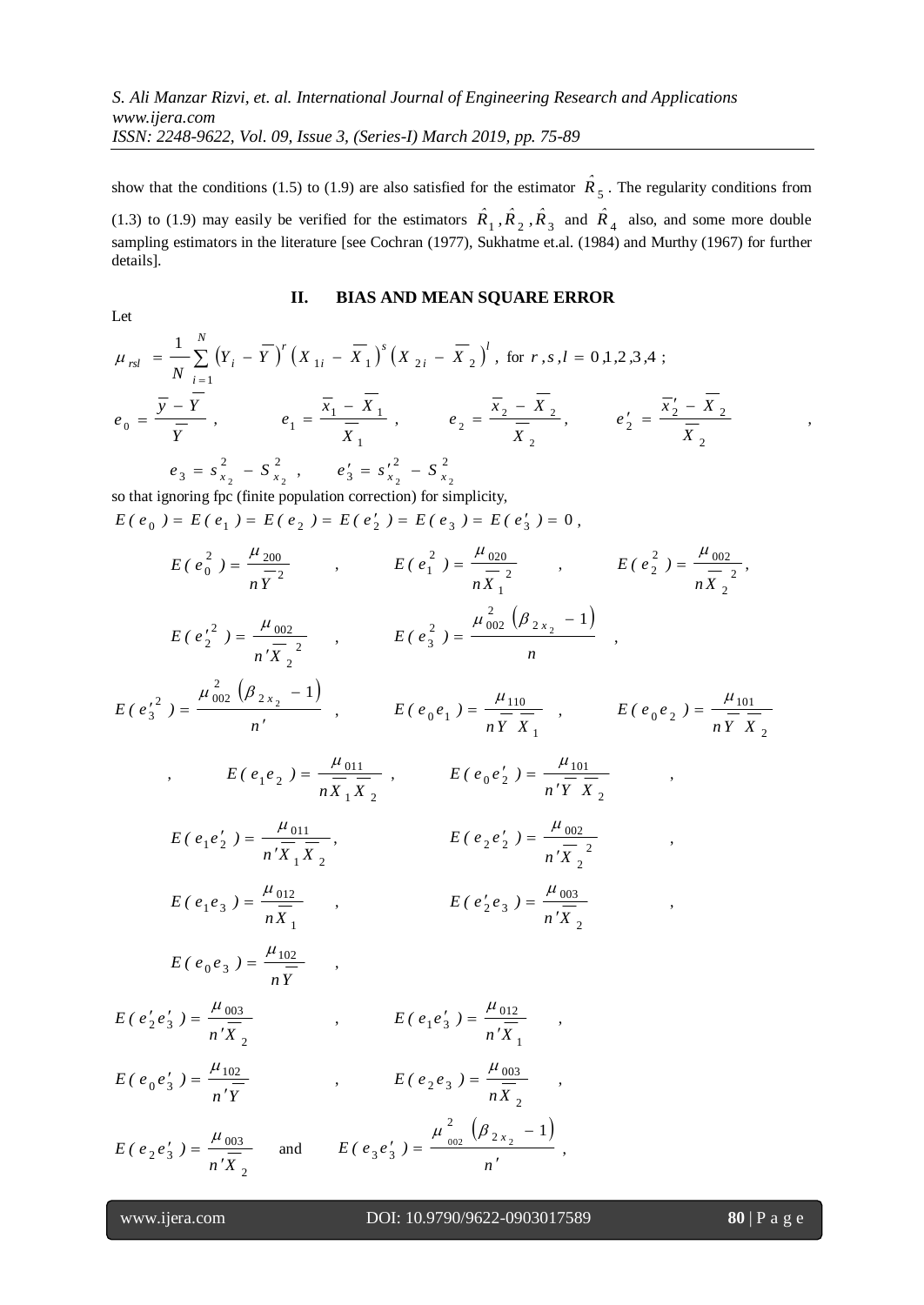*ISSN: 2248-9622, Vol. 09, Issue 3, (Series-I) March 2019, pp. 75-89*

where  $\beta_{2x_2} = \frac{100}{2}$ 002 004  $2 x_2 - \mu$  $\beta_{2x_2} = \frac{\mu_{004}}{2}$  is the coefficient of kurtosis of  $x_2$ .

Further, it is assumed that the sample is large enough to ignore terms involving  $e_0$ ,  $e_1$ ,  $e_2$ ,  $e'_2$ ,  $e'_3$ ,  $e'_3$  of degree greater than two, to justify the first degree approximation [see Murthy (1967) for more details].

Expanding  $\hat{R}_g = g(t)$  about the point  $T = (R, \overline{X}_2, \overline{X}_2, S_{x_2}^2, S_{x_2}^2)$  $T = (R, X_2, X_2, S_{X_2}^2, S_{X_2}^2)$  in third order Taylor's series, we have

$$
\hat{R}_g = g(T) + (\hat{R} - R)g_0 + (\overline{x}_2 - \overline{X}_2)g_1 + (\overline{x}_2' - \overline{X}_2)g_2 + (s_{x_2}^2 - s_{x_2}^2)g_3
$$
  
+  $(s_{x_2}^2 - s_{x_2}^2)g_4 + \frac{1}{2!} ((\hat{R} - R)^2 g_{00} + (\overline{x}_2 - \overline{X}_2)^2 g_{11} + (\overline{x}_2' - \overline{X}_2)^2 g_{22} + (s_{x_2}^2 - s_{x_2}^2)g_{33} + (s_{x_2}^2 - s_{x_2}^2)g_{44}$   
+  $2(\hat{R} - R)(\overline{x}_2 - \overline{X}_2)g_{01} + 2(\hat{R} - R)(\overline{x}_2' - \overline{X}_2)g_{02}$   
+  $2(\hat{R} - R)(s_{x_2}^2 - s_{x_2}^2)g_{33} + 2(\hat{R} - R)(s_{x_2}^2 - s_{x_2}^2)g_{34}$   
+  $2(\overline{x}_2 - \overline{X}_2)(\overline{x}_2' - \overline{X}_2)g_{12} + 2(\overline{x}_2 - \overline{X}_2)(s_{x_2}^2 - s_{x_2}^2)g_{13}$   
+  $2(\overline{x}_2 - \overline{X}_2)(s_{x_2}^2 - s_{x_2}^2)g_{14} + 2(\overline{x}_2' - \overline{X}_2)(s_{x_2}^2 - s_{x_2}^2)g_{23}$   
+  $2(\overline{x}_2' - \overline{X}_2)(s_{x_2}^2 - s_{x_2}^2)g_{24} + 2(s_{x_2}^2 - s_{x_2}^2)(s_{x_2}^2 - s_{x_2}^2)g_{34}$   
+  $\frac{1}{3!}(\hat{R} - R)\frac{\partial}{\partial \hat{R}} + (\overline{x}_2 - \overline{X}_2)\frac{\partial}{\partial \overline{X}_2}$   
+  $(\overline{x}_2' - \overline{X}_2)\frac{\partial}{\partial \overline{X}_2} + (s_{x_2}^2 - s_{x_2}^2)\frac{\partial$ 

where  $g_0$ ,  $g_1$ ,  $g_2$ ,  $g_3$ ,  $g_4$ ,  $g_{00}$ ,  $g_{01}$ ,  $g_{02}$ ,  $g_{03}$ ,  $g_{04}$  are already defined,  $g_{11}$ ,  $g_{22}$ ,  $g_{33}$ ,  $g_{44}$ ,  $g_{12}$ ,  $g_{13}$ ,  $g_{14}$ ,  $g_{23}$ ,  $g_{24}$ ,  $g_{34}$  are the second order partial derivatives with respect to  $\overline{x}_2$ ,  $\overline{x}_2'$ ,  $\overline{s}_{x_2}^2$ ,  $\overline{s}_{x_2}^2$ , 2, 2  $\frac{1}{2}$ ,  $s \frac{r^2}{x_2}$ ,  $(\overline{x}_2, \overline{x}_2')$ ,  $(\overline{x}_2, s \frac{r^2}{x_2})$ ,  $(\overline{x}_2, s \frac{r^2}{x_2})$ ,  $(\overline{x}_2', s \frac{r^2}{x_2})$ , 2 2 2 2 2  $(\overline{x}_2^{\prime}, \overline{x}_2^{\prime}), (\overline{x}_2^{\prime}, s_{x_2}^{\prime\,2}), (\overline{x}_2^{\prime}, s_{x_2}^{\prime\,2}), (\overline{x}_2^{\prime}, s_{x_2}^{\prime\,2})$  $(\overline{x}'_2, s'^2)$ ,  $(s^2, s'^2)$  $\overline{x}_2'$ ,  $s_{x_2}^2$ ,  $\left(s_{x_2}^2$ ,  $s_{x_2}^2\right)$  respectively, and  $\hat{R}_* = R + \theta \left( \hat{R} - R \right)$ 

$$
R_{*} = R + \theta (R - R) , \qquad \overline{x}_{2*} = X_{2} + \theta (\overline{x}_{2} - X_{2}) ,
$$
  
\n
$$
\overline{x}_{2*} = \overline{X}_{2} + \theta (\overline{x}_{2} - \overline{X}_{2}) , \qquad s_{x_{2*}}^{2} = S_{x_{2}}^{2} + \theta (s_{x_{2}}^{2} - S_{x_{2}}^{2}) ,
$$
  
\n
$$
s_{x_{2*}}^{'2} = S_{x_{2}}^{2} + \theta (s_{x_{2}}^{'2} - S_{x_{2}}^{2}) \text{ for } O < \Theta < 1 .
$$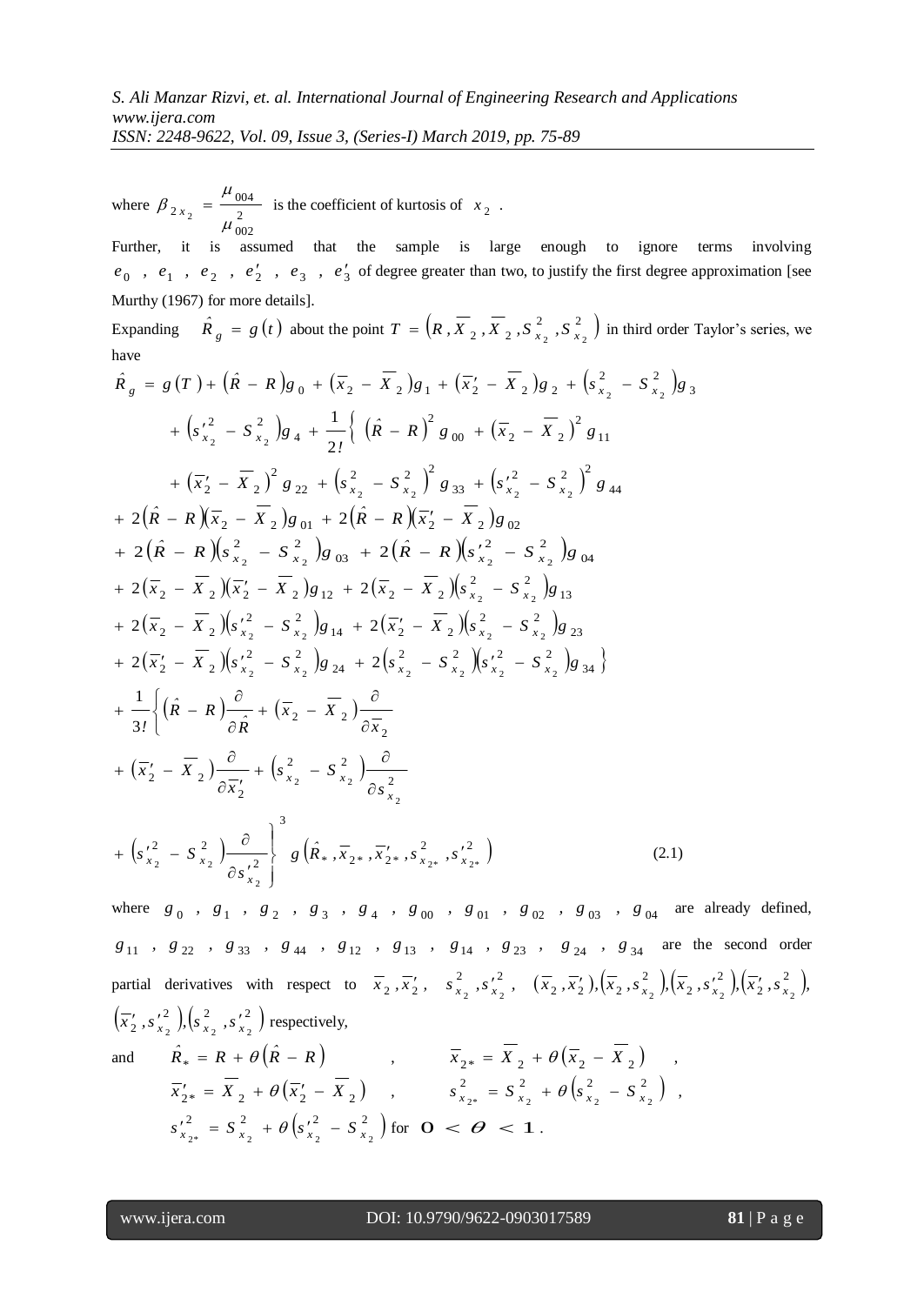From regularity conditions (1.3) to (1.9), substituting 
$$
g(T) = R
$$
,  $g_0 = 1$ ,  $g_1 = -g_2$ ,  
\n $g_3 = -g_4$ ,  $g_{00} = 0$ ,  $g_{01} = -g_{02}$ , and  $g_{03} = -g_{04}$  in (2.1), we have  
\n
$$
\hat{R}_g - R = (\hat{R} - R) + (\overline{x}_2 - \overline{X}_2)g_1 - (\overline{x}_2' - \overline{X}_2)g_1 + (s_{x_2}^2 - s_{x_2}^2)g_3
$$
\n
$$
- (s_{x_2}^2 - s_{x_2}^2)g_3 + \frac{1}{2} \{ (\overline{x}_2 - \overline{X}_2)^2 g_{11} + (\overline{x}_2' - \overline{X}_2)^2 g_{22}
$$
\n
$$
+ (s_{x_2}^2 - s_{x_2}^2)g_{33} + (s_{x_2}^2 - s_{x_2}^2)g_{44} + 2(\hat{R} - R)(\overline{x}_2 - \overline{X}_2)g_{01}
$$
\n
$$
- 2(\hat{R} - R)(\overline{x}_2' - \overline{X}_2)g_{01} + 2(\hat{R} - R)(s_{x_2}^2 - s_{x_2}^2)g_{12}
$$
\n
$$
+ 2(\overline{x}_2 - \overline{X}_2)(s_{x_2}^2 - s_{x_2}^2)g_{13} + 2(\overline{x}_2 - \overline{X}_2)(\overline{x}_2' - \overline{X}_2)g_{12}
$$
\n
$$
+ 2(\overline{x}_2' - \overline{X}_2)(s_{x_2}^2 - s_{x_2}^2)g_{13} + 2(\overline{x}_2 - \overline{X}_2)(s_{x_2}^2 - s_{x_2}^2)g_{14}
$$
\n
$$
+ 2(\overline{x}_2' - \overline{X}_2)(s_{x_2}^2 - s_{x_2}^2)g_{23} + 2(\overline{x}_2' - \overline{X}_2)(s_{x_2}^2 - s_{x_2}^2)g_{24}
$$
\n
$$
+ 2(\overline{x}_2' - \overline
$$

Noting that 
$$
\hat{R} = R(1 + e_0)(1 + e_1)^{-1} = R(1 + e_0)(1 - e_1 + e_1^2 - \dots)
$$
, we have from (2.2)  
\n $\hat{R}_g - R = R(e_0 - e_1 + e_1^2 - e_0e_1 + \dots) + \overline{X}_2(e_2 - e_2')g_1 + (e_3 - e_3')g_3$   
\n $+ \frac{1}{2!} {\overline{X}_2}^2 e_2^2 g_{11} + \overline{X}_2^2 e_2^2 g_{22} + e_3^2 g_{33} + e_3^2 g_{44} + 2R\overline{X}_2(e_0e_2$   
\n $- e_1e_2 - e_0e_2' + e_1e_2' - \dots)g_{01} + 2R(e_0e_3 - e_1e_3 - e_0e_3'$   
\n $+ e_1e_3' - \dots)g_{03} + 2\overline{X}_2^2 e_2e_2'g_{12} + 2\overline{X}_2e_2e_3g_{13} + 2\overline{X}_2e_2e_3'g_{14}$   
\n $+ 2\overline{X}_2e_2'e_3g_{23} + 2\overline{X}_2e_2'e_3'g_{24} + 2e_3e_3'g_{34}$   
\n $+ \frac{1}{3!} \{( \hat{R} - R) \frac{\partial}{\partial \hat{R}} + ( \overline{X}_2 - \overline{X}_2 ) \frac{\partial}{\partial \overline{X}_2} + ( \overline{X}_2' - \overline{X}_2 ) \frac{\partial}{\partial \overline{X}_2'}$   
\n $+ ( s_{x_2}^2 - s_{x_2}^2 ) \frac{\partial}{\partial s_{x_2}^2} + ( s_{x_2}^2 - s_{x_2}^2 ) \frac{\partial}{\partial s_{x_2}^2}$   
\n $g(\hat{R}_*, \overline{X}_{2*}, \overline{X}_{2*}, \overline{X}_{2*}^2, s_{x_2}^2).$  (2.3)

Taking expectation on both sides of (2.3), to the first degree of approximation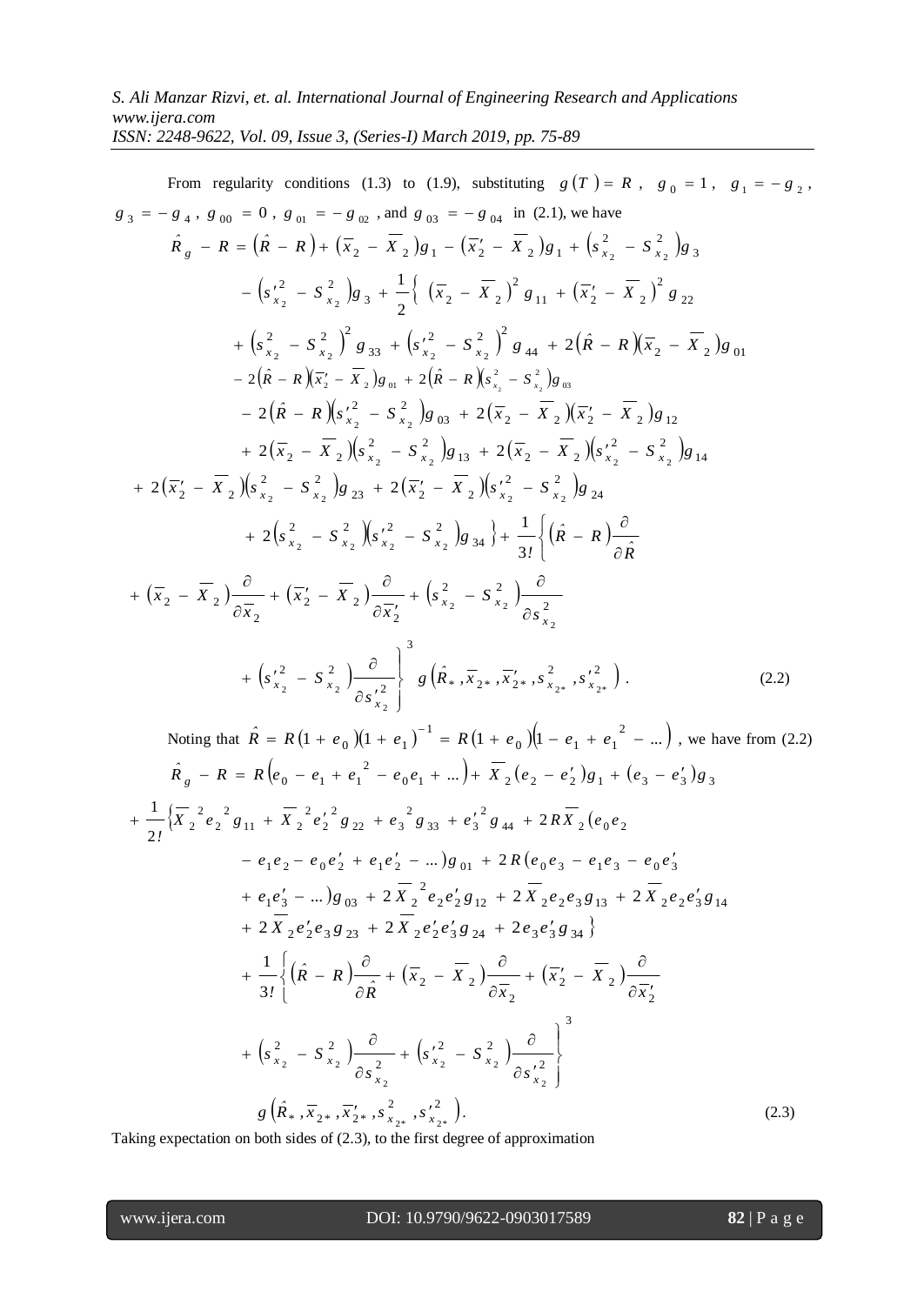*S. Ali Manzar Rizvi, et. al. International Journal of Engineering Research and Applications www.ijera.com ISSN: 2248-9622, Vol. 09, Issue 3, (Series-I) March 2019, pp. 75-89*

$$
E(\hat{R}_g) - R = \left[ R E(e_1^2 - e_0 e_1) + \frac{1}{2} \left\{ \overline{X}_2^2 E(e_2^2) g_{11} + \overline{X}_2^2 E(e_2^2) g_{22} \right\} + E(e_3^2) g_{33} + E(e_3^2) g_{44} + 2 R \overline{X}_2 E(e_0 e_2 - e_1 e_2 - e_0 e_2' + e_1 e_2') g_{01} + 2 R E(e_0 e_3 - e_1 e_3 - e_0 e_3' + e_1 e_3') g_{03} + 2 \overline{X}_2^2 E(e_2 e_2') g_{12} + 2 \overline{X}_2 E(e_2 e_3) g_{13} + 2 \overline{X}_2 E(e_2 e_3') g_{14} + 2 \overline{X}_2 E(e_2' e_3) g_{23} + 2 \overline{X}_2 E(e_2' e_3') g_{24} + 2 E(e_3 e_3') g_{34} \right]
$$

$$
E(R_x) - R = \left[ R E(e_1^2 - e_0 e_1) + \frac{1}{2} [X_2^2 E(e_2^2) g_{11} + X_2^2 E(e_2^2) g_{22}
$$
  
+  $E(e_3^2) g_{33} + E(e_3^2) g_{44} + 2 R \overline{X_2} E(e_0 e_2 - e_1 e_2 - e_0 e_2'$   
+  $e_1 e_2^2) g_{01} + 2 R E(e_0 e_3 - e_1 e_3 - e_0 e_3^2 + e_1 e_3^2) g_{03}$   
+  $2 \overline{X_2}^2 E(e_2 e_3^2) g_{12} + 2 \overline{X_2} E(e_2 e_3) g_{13} + 2 \overline{X_2} E(e_2 e_3^2) g_{34}$   
+  $2 \overline{X_2} E(e_2^2 e_3) g_{23} + 2 \overline{X_2} E(e_2^2 e_3^2) g_{24} + 2 E(e_3 e_3^2) g_{34}$ ]  
or  $Bias (\hat{R}_g) = \frac{R}{n} \left( \frac{\mu_{000}}{\overline{x_1}} - \frac{\mu_{100}}{\overline{y_1}} \right) + \frac{1}{2} \left( \frac{\mu_{002}}{n} g_{11} + \frac{\mu_{002}}{n} (g_{22} + 2 g_{12}) + \frac{\mu_{002}}{n} (\mu_{22} - 1) g_{33} + \frac{\mu_{002}}{n} (\mu_{22} - 1) g_{44} + \frac{\mu_{002}}{n} (\mu_{22} - 1) g_{33} + \frac{\mu_{002}}{n} (\mu_{22} - 1) g_{44} + \frac{\mu_{002}}{n} (\mu_{22} - 1) g_{45}$   
+  $2 \left( \frac{1}{n} - \frac{1}{n} \right) R \left( \frac{\mu_{102}}{\overline{y}} - \frac{\mu_{011}}{\overline{X_1}} \right) g_{01} + 2 \left( \frac{1}{n} - \frac{1}{n^2} \right) R \left( \frac{\mu_{102}}{\overline{y}} - \frac{\mu_{011}}{\overline{X_1}} \right) g_{4$ 

Squaring both sides of (2.3) and taking expectation, MSE  $(\hat{R}_g) = E(\hat{R}_g - R)^2$  to the first degree of approximation, is

$$
MSE\left(\hat{R}_g\right) = E\left[R^2 \left(e_0 - e_1\right)^2 + \overline{X}_2^2 \left(e_2 - e_2'\right)^2 g_1^2 + \left(e_3 - e_3'\right)^2 g_3^2\right] + 2R\overline{X}_2 \left(e_0 - e_1\right)\left(e_2 - e_2'\right)g_1 + 2R\left(e_0 - e_1\right)\left(e_3 - e_3'\right)g_3\right]
$$
  
+ 
$$
2\overline{X}_2 \left(e_2 - e_2'\right)\left(e_3 - e_3'\right)g_1g_3\right]
$$
  
= 
$$
\frac{1}{n}R^2 \left(\frac{\mu_{200}}{\overline{Y}^2} - \frac{2\mu_{110}}{\overline{Y}\overline{X}_1} + \frac{\mu_{020}}{\overline{X}_1^2}\right) + \left(\frac{1}{n} - \frac{1}{n'}\right)\overline{X}_2^2 \left(\frac{\mu_{002}}{\overline{X}_2}\right)g_1^2 + \left(\frac{1}{n} - \frac{1}{n'}\right)\mu_{002}^2 \left(\beta_{2x_2} - 1\right)g_3^2 + 2R\overline{X}_2 \left(\frac{1}{n} - \frac{1}{n'}\right) \left(\frac{\mu_{101}}{\overline{Y}\overline{X}_2} - \frac{\mu_{011}}{\overline{X}_1\overline{X}_2}\right)g_1
$$
  
+ 
$$
2R \left(\frac{1}{n} - \frac{1}{n'}\right) \left(\frac{\mu_{102}}{\overline{Y}} - \frac{\mu_{012}}{\overline{X}_1}\right)g_3 + 2\overline{X}_2 \left(\frac{1}{n} - \frac{1}{n'}\right) \left(\frac{\mu_{003}}{\overline{X}_2}\right)g_1g_3
$$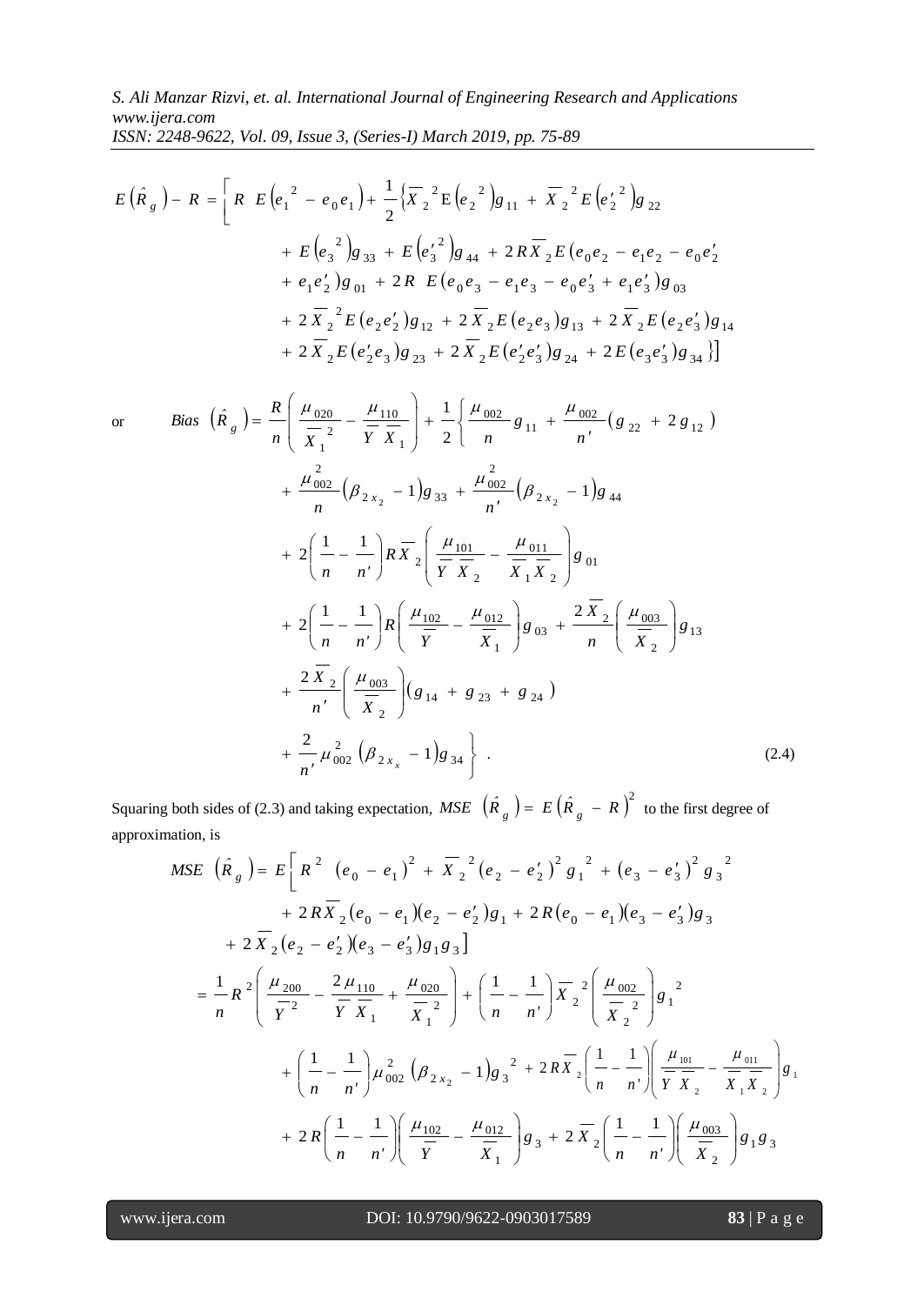= $\frac{1}{n} \int_{0}^{2\pi} \left[ \left( \frac{r}{2} \right)^{2} - 2 \rho_{01} C_{0} C_{1} + C_{1}^{2} \right) + \left[ \frac{1}{n} \frac{1}{n^{2}} \right]_{0}^{2\pi}$ <br>  $+ \mu_{002}^{2} \left( \frac{\mu}{2} 2, 2 - 1 \right) g_{3}^{2} + 2 R \overline{X}_{2} \left( \rho_{01} C_{0} C_{2} - \rho_{12} \right) g_{3} + 2 \mu_{002} g_{1} g_{3} \right)$ <br>  $+ 2 R \mu_{002} \left$ 2 1 2 2 2 2 2  $01 - 0 - 1 - 1$  $2\left(C_v^2 - 2\rho_{01}C_0C_1 + C_1^2\right) + \left(\frac{1}{2} - \frac{1}{2}\right)$ 1  $X_2$ <sup> $\sim$ </sup> $C_2$ <sup> $\sim$ </sup> $g$ *n n'*  $R^2$   $\left(C_v\right)^2 - 2\rho_{01}C_0C_1 + C_0$  $-\frac{1}{n}R^{-1}(C_y^{\dagger} - 2\rho_{01}C_0C_1 + C_1^{\dagger}) + \left(\frac{1}{n} - \frac{1}{n'}\right)$ J  $\backslash$ Į  $\overline{\mathcal{L}}$  $=\frac{1}{2}R^2(C_v^2-2\rho_{01}C_0C_1+C_1^2)+\left(\frac{1}{2}\right)^2$  $+ \mu_{002}^2 (\beta_{2x_2} - 1)g_3^2 + 2RX_2 (\rho_{02} C_0 C_2 - \rho_{12} C_1 C_2)g_1$ 2  $2 x_2$  1/8 3  $+\mu_{002}^{2}$   $(\beta_{2x_{2}}-1)g_{3}^{2}$  + 2RX<sub>2</sub>  $(\rho_{02}C_{0}C_{2} - \rho_{12}C_{1}C_{2})g_{3}$  $+ 2 R \mu_{002} (\lambda_{02} - \lambda_{12}) g_3 + 2 \mu_{003} g_1 g_3$ J  $\left\{ \right.$  $\begin{matrix} \end{matrix}$  $\overline{\mathfrak{l}}$ ₹  $\int$  $\overline{\phantom{a}}$ J  $\setminus$  $\overline{\phantom{a}}$  $\setminus$ ſ  $X_2^2C_2^2$   $8_1^2$  + J  $\setminus$ Į  $\setminus$ = MSE  $(\hat{R}) + (\frac{1}{1} - \frac{1}{1})\overline{X}_2^2 C_2^2 \left(\frac{1}{8_1} + 2\right) \frac{R}{\overline{X}_1} C_8$ 2 2 1 2 2 2  $\frac{1}{2}^{2}C_{2}^{2}$  {  $g_{1}^{2}$  + 2 1 1 *Cg X R*  $X, \, {}^{\circ}C, \, {}^{\circ} \setminus g$ *n n' R ) ˆ MSE (*  $|1 - - -|$   $\langle \mu_{002}^2 (\beta_{2x_2} - 1) g_3^2 + 2R \mu_{002} (\lambda_{02} - \lambda_{12}) g_3 \rangle$ 2  $2 x_2$   $-1/8$  3  $\int_{0.02}^{2} (\beta_{2x}^{\prime}_{2}) - 1)g_3^{2} + 2$ 1 1  $\int_2^2 -1/g_3^2 + 2R \mu_{002} (\lambda_{02} - \lambda_{12})g$  $\left[\frac{1}{n} - \frac{1}{n'}\right]$   $\left(\mu_{002}^2 \left(\beta_{2x_2} - 1\right) g_3^2 + 2R \mu_{002} \left(\lambda_{02} - \lambda_{12}\right)\right]$ J  $\backslash$ L  $\setminus$ ſ  $\overline{\phantom{a}}$  $+$   $+ 2 \mu_{003} g_1 g_3$  (2.5)

where  $C_0^2 = \frac{F - 200}{7}$ ,  $C_1^2 = \frac{F - 020}{7}$ ,  $C_2^2 = \frac{F - 002}{7}$ , *X , C X , C Y*  $C_0^2 = \frac{F^2 200}{T^2}$ ,  $C_1^2 = \frac{F^2 020}{T^2}$ ,  $C_2^2 = \frac{F^2 002}{T^2}$ 2 2  $\mu$  002  $\frac{1}{2}$ ,  $\frac{1}{2}$ 1 2  $\mu$  020  $\frac{1}{2}$ ,  $\frac{1}{1}$  $\frac{2}{1}$   $\mu$  <sub>200</sub> 0  $=\frac{\mu_{200}}{R}$ ,  $C_1^2=\frac{\mu_{020}}{R}$ ,  $C_2^2=\frac{\mu_{020}}{R}$ 

$$
C = \rho_{02} \left( \frac{C_0}{C_2} \right) - \rho_{12} \left( \frac{C_1}{C_2} \right)
$$

$$
= \frac{1}{\overline{X}_2 C_2^2} \left( \frac{\mu_{101}}{\overline{Y}} - \frac{\mu_{011}}{\overline{X}_1} \right),
$$

$$
\mu_{110} = \rho_{01} \sqrt{\mu_{200}} \sqrt{\mu_{020}}, \quad \mu_{101} = \rho_{02} \sqrt{\mu_{200}} \sqrt{\mu_{002}}, \quad \mu_{011} = \rho_{12} \sqrt{\mu_{020}} \sqrt{\mu_{002}},
$$
  

$$
\rho_{01}, \quad \rho_{02}, \quad \rho_{12} \quad \text{are the correlation coefficients between } (y, x_1), (y, x_2), (x_1, x_2) \text{ respectively,}
$$

and 
$$
\lambda_{02} = \frac{\mu_{102}}{\overline{Y}\mu_{002}}
$$
,  $\lambda_{12} = \frac{\mu_{012}}{\overline{X}_1\mu_{002}}$ .

## **III. OPTIMUM AND ESTIMATED OPTIMUM VALUES**

From (2.5), the optimum values of  $g_1$  and  $g_3$  minimizing *MSE* ( $\hat{R}_g$ ) are

$$
D_1 = \frac{R\left\{\mu_{003} \left(\lambda_{02} - \lambda_{12}\right) - \overline{X}_2 C_2^2 C \mu_{002} \left(\beta_{2x_2} - 1\right)\right\}}{\left(\beta_{2x_2} - \beta_{1x_2} - 1\right) \mu_{002}^2}
$$
\n
$$
= RB_1 \tag{3.1}
$$

 $=$  RB  $_1$ 

$$
D_2 = \frac{R\left\{\overline{X}_2 C_2^2 C \mu_{003} - C \mu_{002}^2 (\lambda_{02} - \lambda_{12})\right\}}{\left(\beta_{2x_2} - \beta_{1x_2} - 1\right) \mu_{002}^3}
$$
  
= RB<sub>2</sub> (3.2)

and

where 
$$
B_1 = \frac{\left\{\mu_{003} \left(\lambda_{02} - \lambda_{12}\right) - \overline{X}_2 C_2^2 C \mu_{002} \left(\beta_{2x_2} - 1\right)\right\}}{\left(\beta_{2x_2} - \beta_{1x_2} - 1\right) \mu_{002}^2}
$$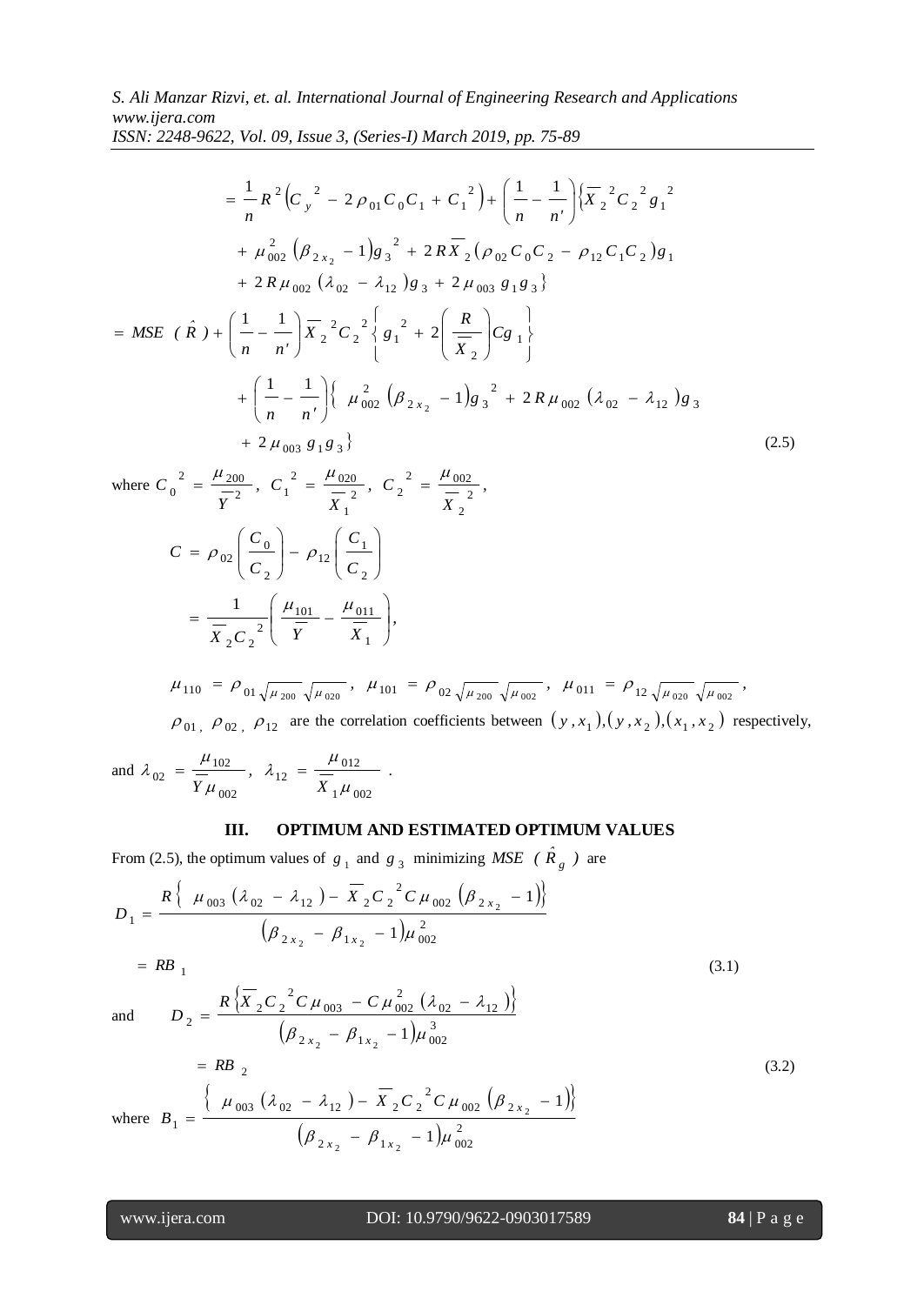*S. Ali Manzar Rizvi, et. al. International Journal of Engineering Research and Applications www.ijera.com*

*ISSN: 2248-9622, Vol. 09, Issue 3, (Series-I) March 2019, pp. 75-89*

and

$$
B_2 = \frac{\left\{\overline{X}_2 C_2^2 C \mu_{003} - C \mu_{002}^2 (\lambda_{02} - \lambda_{12})\right\}}{\left(\beta_{2x_2} - \beta_{1x_2} - 1\right) \mu_{002}^3}.
$$

The minimum mean square error of *MSE*  $(\hat{R}_g)$  for the optimum values  $D_1$  and  $D_2$  given in (3.1) and (3.2) is

$$
MSE \t (\hat{R}_g)_{min} = MSE \t (\hat{R}) - \left(\frac{1}{n} - \frac{1}{n'}\right) \left[R^2 C_2^2 C^2 + \frac{R^2 \left\{(\lambda_{02} - \lambda_{12}) - C_2 C r_{1x_2}\right\}^2\right]}{\left(\beta_{2x_2} - \beta_{1x_2} - 1\right)}
$$
\n(3.3)

where <sup>2</sup>  $(\mu_{002})^{\frac{3}{2}}$ 002 003 1  $\mu$  $r_{1x_2} = \frac{\mu_{003}}{1}$  and  $\beta_{1x_2} = r_{12}^2$  $\beta_{1 x_2} = r_{1 x_2}^2$ .

The optimum values  $D_1$  and  $D_2$  in (3.1) and (3.2) may not be known in practice, hence the alternative is to replace the parameters involved therein by their unbiased or consistent estimators which result in the estimated optimum values  $\hat{D}_1$  and  $\hat{D}_2$  given by

$$
\hat{D}_1 = \frac{\hat{R} \{ \hat{\mu}_{003} (\hat{\lambda}_{02} - \hat{\lambda}_{12}) - \bar{x}_2 \hat{C}_2^2 \hat{C} \hat{\mu}_{002} (\hat{\beta}_{2x_2} - 1) \}}{(\hat{\beta}_{2x_2} - \hat{\beta}_{1x_2} - 1) \hat{\mu}_{002}^2}
$$
\n
$$
= \hat{R} \hat{B}_1
$$
\n
$$
\hat{D}_2 = \frac{\hat{R} \{ \bar{x}_2 \hat{C}_2^2 \hat{C} \hat{\mu}_{003} - \hat{\mu}_{002}^2 (\hat{\lambda}_{02} - \hat{\lambda}_{12}) \}}{(\hat{\beta}_{2x_2} - \hat{\beta}_{1x_2} - 1) \hat{\mu}_{002}^3}
$$
\n
$$
= \hat{R} \hat{B}_2
$$
\n(3.5)

where, defining  $\frac{1}{(n-1)}\sum_{i=1}^{n} (y_i - \overline{y})^{\prime} (x_{1i} - \overline{x}_1)^{3} (x_{2i} - \overline{x}_2)$ =  $-\bar{y}$ )'  $(x_{1i} - \bar{x}_1)^3 (x_{2i} -$ - $=$ *n i l i s i r*  $\chi_{rsl} = \frac{1}{(x-1)^{2}} \sum_{i} (y_i - \overline{y})^{i} (x_{1i} - \overline{x_1})^{s} (x_{2i} - \overline{x_2})$ *n m* 1 1)  $\sum_{i=1}^{j} (y_i - y) (\lambda_{1i} - \lambda_1) (\lambda_{2i} - \lambda_2)$ 1 , we have

$$
\hat{\mu}_{003} = m_{003}, \quad \hat{\mu}_{002} = m_{002}, \quad \hat{\lambda}_{02} = \frac{m_{102}}{\bar{y}m_{002}}, \quad \hat{\lambda}_{12} = \frac{m_{012}}{\bar{x}_1m_{002}}, \quad \hat{C}_2^2 = \frac{m_{002}}{\bar{x}_2},
$$
\n
$$
\hat{C} = \frac{1}{\bar{x}_2\hat{C}_2^2} \left( \frac{m_{101}}{\bar{y}} - \frac{m_{011}}{\bar{x}_1} \right), \quad \hat{\beta}_{2x_2} = \frac{m_{004}}{m_{002}^2}, \quad \hat{\beta}_{1x_2} = \frac{m_{003}^2}{m_{002}^3},
$$
\n
$$
\hat{B}_1 = \frac{\left\{ \hat{\mu}_{003} \left( \hat{\lambda}_{02} - \hat{\lambda}_{12} \right) - \bar{x}_2 \hat{C}_2^2 \hat{C} \hat{\mu}_{002} \left( \hat{\beta}_{2x_2} - 1 \right) \right\}}{\left( \hat{\beta}_{2x_2} - \hat{\beta}_{1x_2} - 1 \right) \hat{\mu}_{002}^2}
$$
\nand\n
$$
\hat{B}_2 = \frac{\left\{ \bar{x}_2 \hat{C}_2^2 \hat{C} \hat{\mu}_{003} - \hat{\mu}_{002}^2 \left( \hat{\lambda}_{02} - \hat{\lambda}_{12} \right) \right\}}{\left( \hat{\beta}_{2x_2} - \hat{\beta}_{1x_2} - 1 \right) \hat{\mu}_{002}^3}
$$

and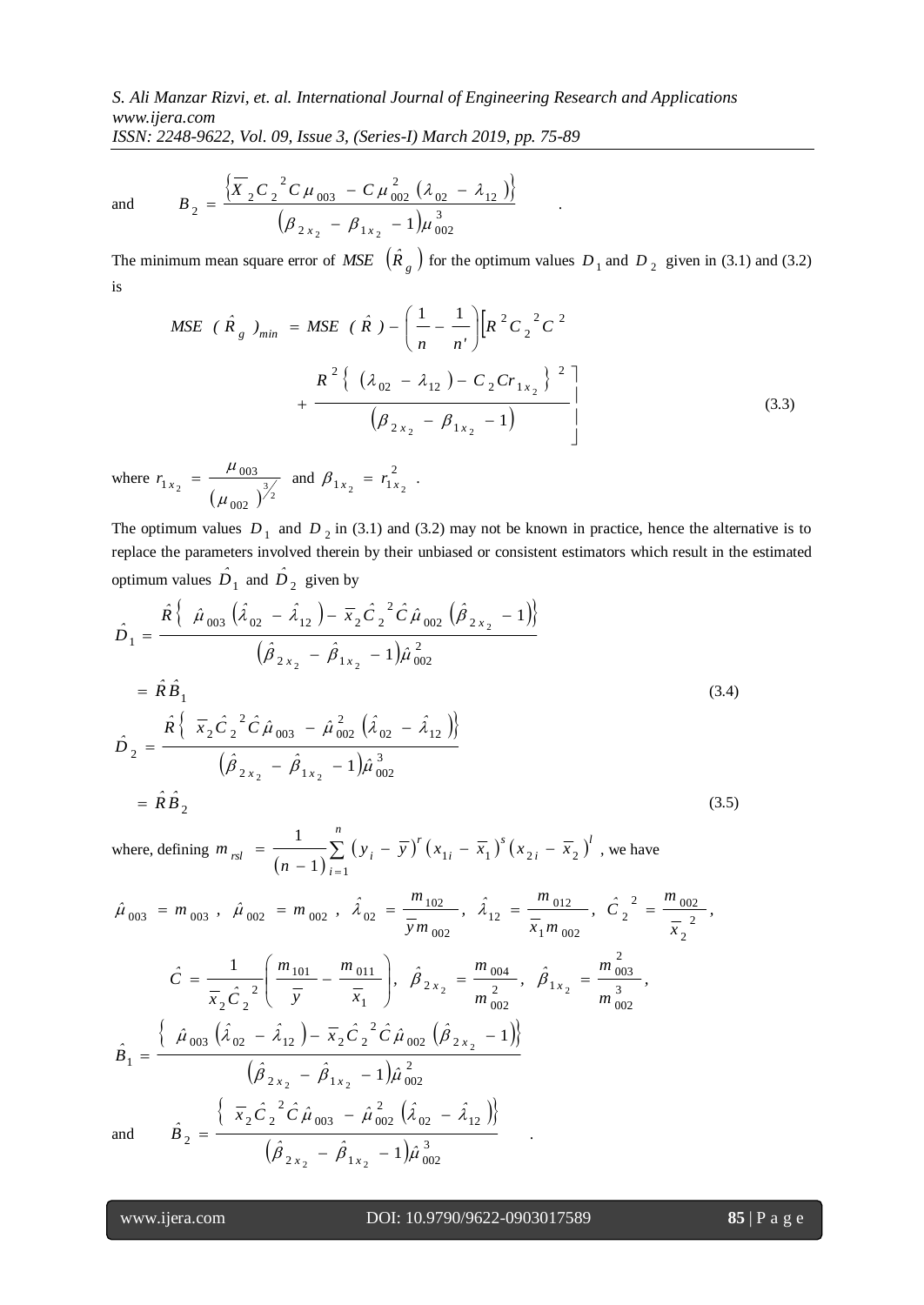The generalized double sampling estimator  $\hat{R}_g$  attains the minimum mean square error in (3.3) if the conditions from (1.3) to (1.9), (3.1) and (3.2) are satisfied for the estimator  $\hat{R}_g$ .

This means that the function  $\hat{R}_{a} = g\left(\hat{R}, \overline{x}_{2}, \overline{x}_{2}, s_{x}^{2}, s_{y}^{2}\right)$  $\hat{R}_g = g\left(\hat{R}, \overline{x}_2, \overline{x}_2', s_{x_2}^2, s_{x_2}^2\right)$  as an estimator of  $R$  should not involve only  $(\hat{R}, \overline{x}_2, \overline{x}'_2, s^2, s'^2)$  $\hat{R}$ ,  $\overline{x}_2$ ,  $\overline{x}_2'$ ,  $\overline{s}_{x_2}^2$ ,  $\overline{s}_{x_2}^2$  but also  $D_1$  and  $D_2$  for the conditions (3.1) and (3.2) to be satisfied. Thus, we get the resulting estimator as a function  $g\left(\hat{R}$ ,  $\overline{x}_2$ ,  $\overline{x}_2'$ ,  $s_{x_2}^2$ ,  $s_{x_2}^2$ ,  $s_{x_2}^2$ ,  $D_1$ ,  $D_2$ )  $g\left(\hat{R}, \overline{x}_2, \overline{x}_2', s_{x_2}^2, s_{x_2}^2, D_1, D_2\right)$  satisfying the conditions from (1.3) to (1.9) along with the conditions (3.1) and (3.2) to attain the minimum mean square error in (3.3). Replacing unknowns  $D_1$  and  $D_2$  in  $g(\hat{R}, \overline{x}_2, \overline{x}_2', s_{x_2}^2, s_{x_2}^2, D_1, D_2)$ ,  $g\left(\hat{R}, \overline{x}_2, \overline{x}_2', s_{x_2}^2, s_{x_2}^2, D_1, D_2\right)$ , we get the estimator as a function  $\left(\hat{R}, \overline{x}_2, \overline{x}_2', s_{x_2}^2, s_{x_2}^2, \hat{D}_1, \hat{D}_2\right)$  $\hat{R}^*_{g} = g\left(\hat{R}, \overline{x}_2, \overline{x}'_2, s^2_{x_2}, s'^2_{x_2}, \hat{D}_1, \hat{D}\right)$ *\**  $g_{g}$  =  $g\left(\hat{R}, \overline{x}_{2}, \overline{x}_{2}', s_{x_{2}}^{2}, s_{x_{2}}^{2}, \overrightarrow{D}_{1}, \overrightarrow{D}_{2}\right)$  or equivalently the estimator as the function  $\left(\hat{R}, \overline{x}_2, \overline{x}_2', s_{\overline{x}_2}, s_{\overline{x}_2}', \hat{B}_1, \hat{B}_2\right)$  $g^{*}(\hat{R}, \overline{x}_{2}, \overline{x}_{2}', s_{x_{2}}^{2}, s_{x_{2}}'^{2}, \hat{B}_{1}, \hat{B}_{2})$  depending upon estimated optimum values. Now expanding  $\left(\hat{R}, \overline{x}_2, \overline{x}_2', s_{\overline{x}_2}, s_{\overline{x}_2}', \hat{B}_1, \hat{B}_2\right)$  $g^* (\hat{R}, \overline{x}_2, \overline{x}_2', s_{x_2}^2, s_{x_2}^2, \hat{B}_1, \hat{B}_2)$  about the point  $T^* = (R, \overline{X}_2, \overline{X}_2, S_{x_2}^2, S_{x_2}^2, B_1, B_2)$  $T^* = (R, X_2, X_2, S_{x_2}^2, S_{x_2}^2, B_1, B_2)$  $^* = \left(R, \overline{X}_2, \overline{X}_2, S_x^2, S_x^2, B_x, B_y\right)$  in Taylor's series, we have

$$
g^*\left(\hat{R}, \overline{x}_2, \overline{x}_2', s_{x_2}^2, \hat{B}_1, \hat{B}_2\right) = g^*\left(T^*\right) + \left(\hat{R} - R\right) \frac{\partial g^*}{\partial \hat{R}}\Big|_{T^*} + \left(\overline{x}_2 - \overline{X}_2\right)g_1^* + \left(\overline{x}_2' - \overline{X}_2\right)g_2^* + \left(\overline{x}_2' - \overline{X}_2\right)g_2^* + \left(\overline{x}_2' - \overline{X}_2\right)g_3^* + \left(\overline{x}_2' - \overline{X}_2\right)g_3^* + \left(\overline{B}_1' - B_1\right)g_5^* + \left(\overline{B}_2 - B_2\right)g_6^* + \dots
$$
\n(3.6)

where  $g'(T) = R$ ,  $g_1 = \frac{g(0)}{T} = 1$ ,  $g_2 = \frac{g(0)}{T} = 1$ ,  $g_3 = \frac{g(0)}{T} = 1$ , *s g , g x g , g x g*  $g(T) = R$ ,  $g$ \*  $X_2 \perp T^*$   $US_{x_2} \perp T^*$ *\* \* T \* \* T \* \* \* \**  $\overline{\phantom{a}}$  $\overline{\phantom{a}}$  $\overline{\phantom{a}}$  $\overline{\phantom{a}}$  $\hat{o}$  $\hat{o}$  $\vert$ ,  $g_3$  =  $\frac{1}{2}$  $\overline{\phantom{a}}$  $\partial \overline{x}_2'$  $\partial$  $\vert$  = 1,  $g_2$  =  $\rfloor$  $\overline{\phantom{a}}$  $\hat{o}$  $\hat{o}$  $= R, g_1 = \frac{3R}{\pi}$   $= 1, g_2 = \frac{3R}{\pi}$  ,  $g_3 = \frac{3R}{\pi}$ 2 2 2 1 2 1

$$
g_{4}^{*} = \frac{\partial g^{*}}{\partial s_{x_{2}}} \bigg|_{T^{*}} , g_{5}^{*} = \frac{\partial g^{*}}{\partial \hat{B}_{1}} \bigg|_{T^{*}} \text{ and } g_{6}^{*} = \frac{\partial g^{*}}{\partial \hat{B}_{2}} \bigg|_{T^{*}}
$$

or 
$$
g^* (\hat{R}, \overline{x}_2, \overline{x}_2', s_{x_2}^2, \hat{B}_1, \hat{B}_2) - R = (\hat{R} - R) + (\overline{x}_2 - \overline{X}_2)g_1^*
$$
  
  $+ (\overline{x}_2' - \overline{X}_2)g_2^* + (s_{x_2}^2 - S_{x_2}^2)g_3^*$   
  $+ (s_{x_2}^2 - S_{x_2}^2)g_4^* + (\hat{B}_1 - B_1)g_5^*$   
  $+ (\hat{B}_2 - B_2)g_6^* + ...$  (3.7)

Squaring both the sides of (3.7) and taking expectation, we see that the mean square error  $|g|(R, \overline{x_2}, \overline{x'_2}, s'_1, s''_2, s''_2, B_1, B_2) - R|$ 2  $_1$ ,  $\boldsymbol{\nu}$ <sub>2</sub> 2 2  $E\left[g^*(\hat{R}, \overline{x}_2, \overline{x}_2', s_{x_2}^2, s_{x_2}^2, \hat{B}_1, \hat{B}_2) - R\right]$  to the first degree of approximation, becomes equal to *MSE*  $(\hat{R}_g)_{min}$  given by (3.3) if  $g^*_{5} = g^*_{6} = 0$ , and thus the estimator taken as a function

*\**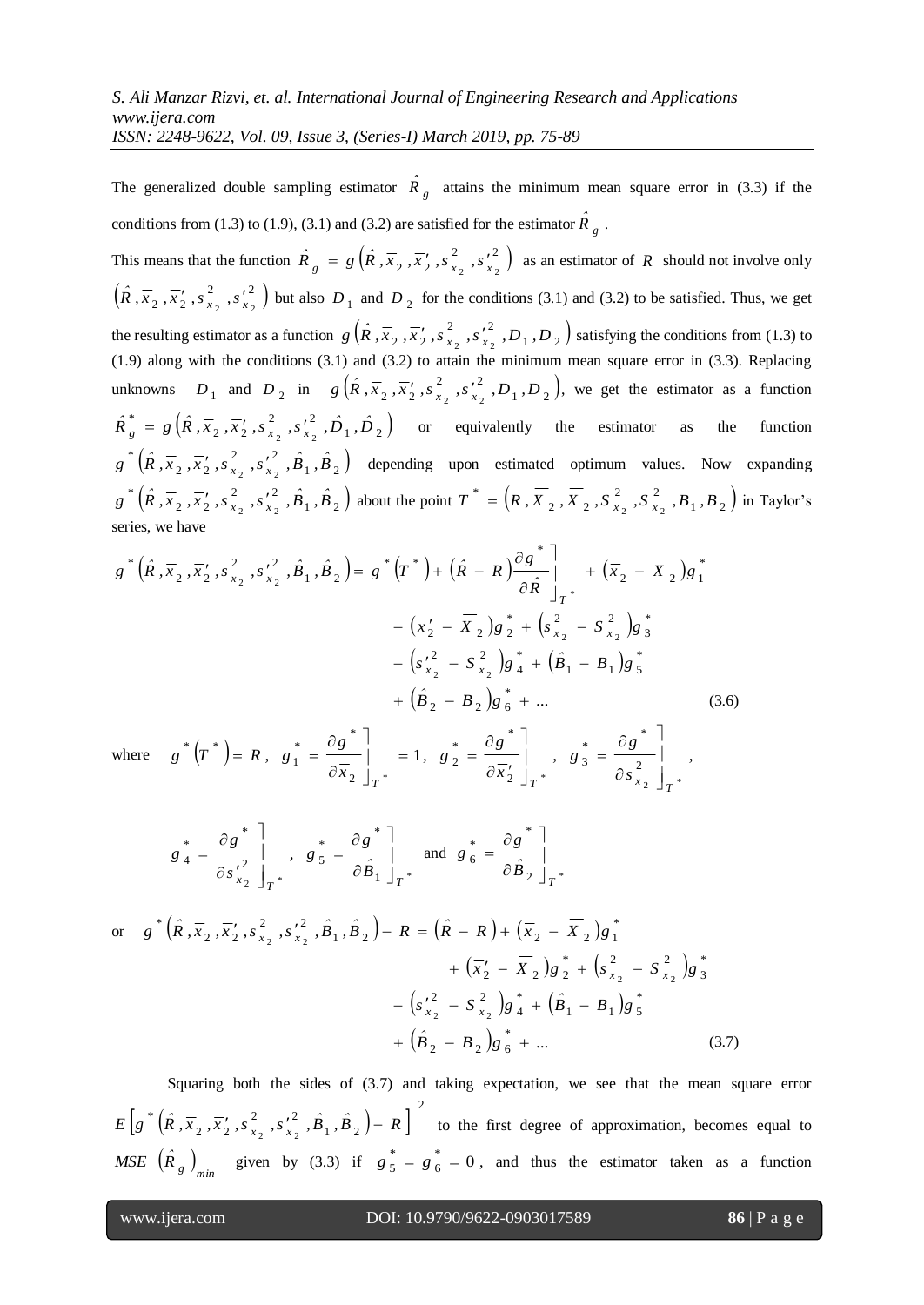2, 2  $R_{ge}^{*} = g^{*}(\hat{R}, \overline{x}_{2}, \overline{x}_{2}', s_{x_{2}}^{2}, s_{x_{2}}^{2}, \hat{B}_{1}, \hat{B}_{2})$  $\int_{ge^*}^{\infty}$  =  $g^*$   $(\hat{R}, \overline{x}_2, \overline{x}_2', s_{x_2}', s_{x_2}', \hat{B}_1, \hat{B}_2)$  depending upon estimated optimum values attains the minimum mean square error given by (3.3) if

$$
g_{se} = g^{-1}(R, \overline{x_2}, \overline{x'_2}, s_{x_2}^2, s_{x_2}^2, s_{x_2}^2, s_{x_2}^2, s_{x_2}^2, s_{x_2}^2, s_{x_2}^2, s_{x_2}^2, s_{x_2}^2, s_{x_2}^2, s_{x_2}^2, s_{x_2}^2, s_{x_2}^2, \hat{B}_1, \hat{B}_2) \Big|_{T^+} = R, \frac{\partial g^{+}}{\partial \hat{R}} \Big|_{T^+} = 1, \Big|
$$
  
\n
$$
g^{+} = \frac{\partial g^{+}}{\partial \overline{x_2}} \Big|_{T^+} = -\frac{\partial g^{+}}{\partial \overline{x_2}} \Big|_{T^+} = -g^{+}_{2}, \Big|_{T^+} = 1, \Big|
$$
  
\n
$$
g^{+}_{0} = \frac{\partial g^{+}}{\partial s_{x_2}^{2}} \Big|_{T^+} = -\frac{\partial g^{+}}{\partial s_{x_2}^{2}} \Big|_{T^+} = -g^{+}_{4}, \frac{\partial^2 g^{+}}{\partial \hat{R}} \Big|_{T^+} = 0, \Big|
$$
  
\n
$$
g^{+}_{01} = \frac{\partial^2 g^{+}}{\partial \hat{R} \partial \overline{x_2}} \Big|_{T^+} = -\frac{\partial^2 g^{+}}{\partial \hat{R} \partial \overline{x_2}^2} \Big|_{T^+} = -g^{+}_{02}, \Big|_{0} = 0, \Big|
$$
  
\n
$$
g^{+}_{03} = \frac{\partial^2 g^{+}}{\partial \hat{R} \partial s_{x_2}^{2}} \Big|_{T^+} = -\frac{\partial^2 g^{+}}{\partial \hat{R} \partial s_{x_2}^{2}} \Big|_{T^+} = -g^{+}_{00}, \Big|_{0} = 0, \Big|_{0} = 0, \Big|_{0} = 0, \Big|_{0} = 0, \Big|_{0} = 0, \Big|_{0} = 0, \Big|_{0} = 0, \Big|_{0} = 0, \Big|_{0} = 0, \Big|_{0} = 0, \Big|_{0} = 0, \Big|_{0} = 0, \Big|_{0} = 0, \Big|_{0} =
$$

Satisfying the conditions in (3.8), some particular estimators depending on estimated optimum values  $\hat{D}_1$ ,  $\hat{D}_2$  and attaining the minimum mean square error in (3.3), are given in the following section 4 (Conclusions).

#### **IV. CONCLSIONS**

(a) The optimum values  $D_1$  and  $D_2$  of  $g_1$  and  $g_3$  respectively minimize the mean square error of  $(\hat{R}, \overline{x}_2, \overline{x}_2', s_x^2, s_y^2)$  $\hat{R}_g = g\left(\hat{R}, \overline{x}_2, \overline{x}_2', s_{x_2}^2, s_{x_2}^2\right)$  and the resulting mean square error is given by

$$
MSE\left(\hat{R}_g\right)_{min} = MSE\left(\hat{R}\right) - \left(\frac{1}{n} - \frac{1}{n'}\right)\left[R^2C_2^2C^2 + \frac{R^2\left\{\left(\lambda_{02} - \lambda_{12}\right) - C_2Cr_{1x_2}\right\}^2\right]}{\left(\beta_{2x_2} - \beta_{1x_2} - 1\right)}\right]
$$
\n(4.1)\n
$$
= MSE\left(\hat{R}\right) - \left(\frac{1}{n} - \frac{1}{n'}\right)R^2C_2^2C^2
$$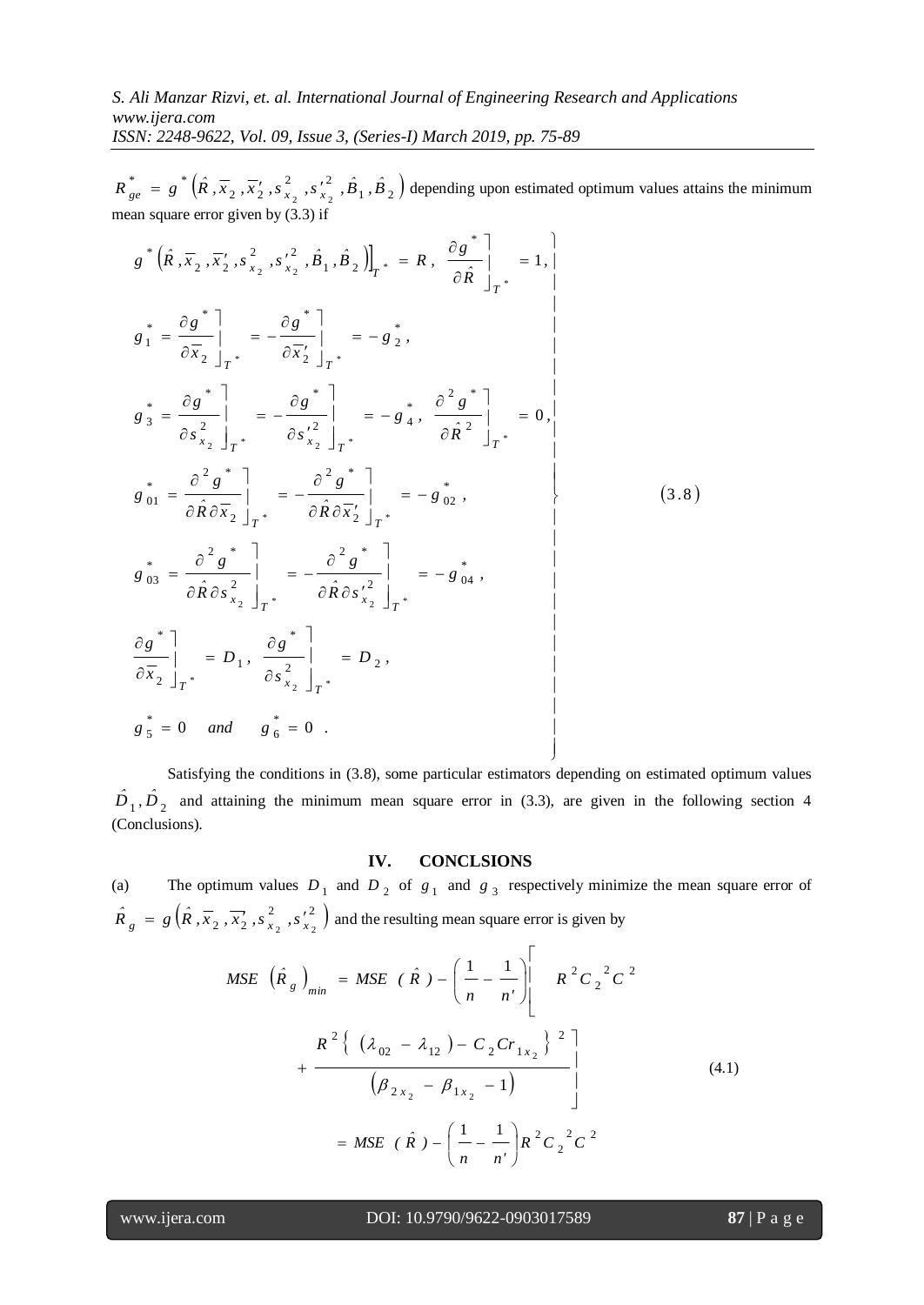*ISSN: 2248-9622, Vol. 09, Issue 3, (Series-I) March 2019, pp. 75-89*

$$
-\left(\frac{1}{n}-\frac{1}{n'}\right)\frac{R^2\left\{\left(\lambda_{02}-\lambda_{12}\right)-C_2Cr_{1x_2}\right\}^2}{\left(\beta_{2x_2}-\beta_{1x_2}-1\right)}\,.
$$
\n(4.2)

Further, the minimum mean square error of the generalized estimator proposed by Singh, R. Karan, Rizvi, S.A.H and Rizvi S.A.M. (2012)  $\hat{R}_{gd} = g\left(\hat{R}, \overline{x}_2, \overline{x}_2\right)$  in (A) is given by

$$
MSE\left(\hat{R}_{gd}\right)_{min} = MSE\left(\hat{R}\right) - \left(\frac{1}{n} - \frac{1}{n'}\right)R^2C_2^2C^2
$$
 (4.3)

From  $(4.1)$  and  $(4.2)$  we have

$$
MSE\left(\hat{R}_g\right)_{min} = MSE\left(\hat{R}_{gd}\right) - \left(\frac{1}{n} - \frac{1}{n'}\right)\frac{R^2\left\{( \lambda_{02} - \lambda_{12}) - C_2Cr_{1x_2} \right\}^2}{\left(\beta_{2x_2} - \beta_{1x_2} - 1\right)},
$$
 showing that the

proposed class of estimators represented by  $\hat{R}_g$  contains more efficient estimators than those in the class of estimators earlier represented by  $\hat{R}_{gd}$  in (A) in the sense of having lesser mean square error.

(b) From the class of estimators represented by  $\hat{R}_g$ , considering the estimators

$$
\hat{R}_3 = \hat{R} + k_1(\overline{x}_2 - \overline{x}_2') + k_2 \left(s_{x_2}^2 - s_{x_2}'^2\right) \text{ and } \hat{R}_4 = \hat{R} \left(\frac{\overline{x}_2}{\overline{x}_2'}\right)^{k_1} \left(\frac{s_{x_2}^2}{s_{x_2}'^2}\right)^{k_2}, \text{ we find that } g_1 = k_1
$$

and  $g_3 = k_2$  for  $\hat{R}_3$ , and 2  $1 - \frac{\kappa_1}{X}$ *R*  $g_1 = k_1 \frac{1}{Y}$  and  $g_3 = k_2 \frac{1}{Z}$ 2  $S\left(x\right)$ *R*  $g_3 = k_2 \frac{R}{r^2}$  for  $\hat{R}_4$ . By equating these values of  $g_1$ 

and  $g_3$  for  $\hat{R}_3$  and  $\hat{R}_4$  to  $D_1 = RB_1$  and  $D_2 = RB_2$  in (3.1) and (3.2) respectively, we see that the estimator  $\hat{R}_3 = \hat{R} + k_1(\overline{x}_2 - \overline{x}_2') + k_2(s_x^2 - s_x'^2)$  $\hat{R}_3 = \hat{R} + k_1(\bar{x}_2 - \bar{x}_2') + k_2(s_{\bar{x}_2}^2 - s_{\bar{x}_2}^{\prime^2})$  for  $k_1 = RB_{1}$ ,  $k_2 = RB_{2}$ ; and the estimator

$$
\hat{R}_4 = \hat{R} \left( \frac{\overline{x}_2}{\overline{x}_2'} \right)^{k_1} \left( \frac{s_{x_2}^2}{s_{x_2}'} \right)^{k_2}
$$
 for  $k_1 = \overline{X}_2 B_1$  and  $k_2 = S_{x_2}^2 B_2$ , attain the minimum mean square error

given in (3.3) or (4.1).

(c) The optimum values of  $k_1 = RB_1$ ,  $k_2 = RB_2$  for  $\hat{R}_3$  and  $k_1 = \overline{X}_2 B_1$ ,  $k_2 = \overline{S}_{x_2}^2 B_2$ 2  $k_2 = S_{x_2}^2 B_2$  for  $\hat{R}_4$  may be rarely known, hence replacing the unknown parameters involved in RB<sub>1</sub>, RB<sub>2</sub>,  $\overline{X}_2 B_1$  and 2 2  $S_{x_2}^2 B_2$  by their consistent or unbiased estimators, we get the estimated optimum values  $\hat{k}_1 = \hat{R}\hat{B}_1$ ,  $\hat{k}_2 = \hat{R}\hat{B}_2$  for  $\hat{R}_3$  and  $\hat{k}_1 = \overline{x}_2 \hat{B}_1$ ,  $\hat{k}_2 = s_{x_2}^2 \hat{B}_2$ 2  $\hat{k}_2 = s_{x_2}^2 \hat{B}_2$  for  $\hat{R}_4$  so that the estimators depending upon the estimated optimum values corresponding to  $\hat{R}_3$  and  $\hat{R}_4$  become

$$
\hat{R}_{3e} = \hat{R} + \overline{x}_2 \hat{B}_1 (\overline{x}_2 - \overline{x}_2') + \hat{R} \hat{B}_2 (s_{x_2}^2 - s_{x_2}'^2)
$$
\n(4.4)

and 
$$
\hat{R}_{4e} = \hat{R} \left( \frac{\overline{x}_2}{\overline{x}_2'} \right)^{\overline{x}_2 \hat{B}_1} \left( \frac{s_{x_2}^2}{s_{x_2}^2} \right)^{\hat{R}\hat{B}_2}
$$
 (4.5)